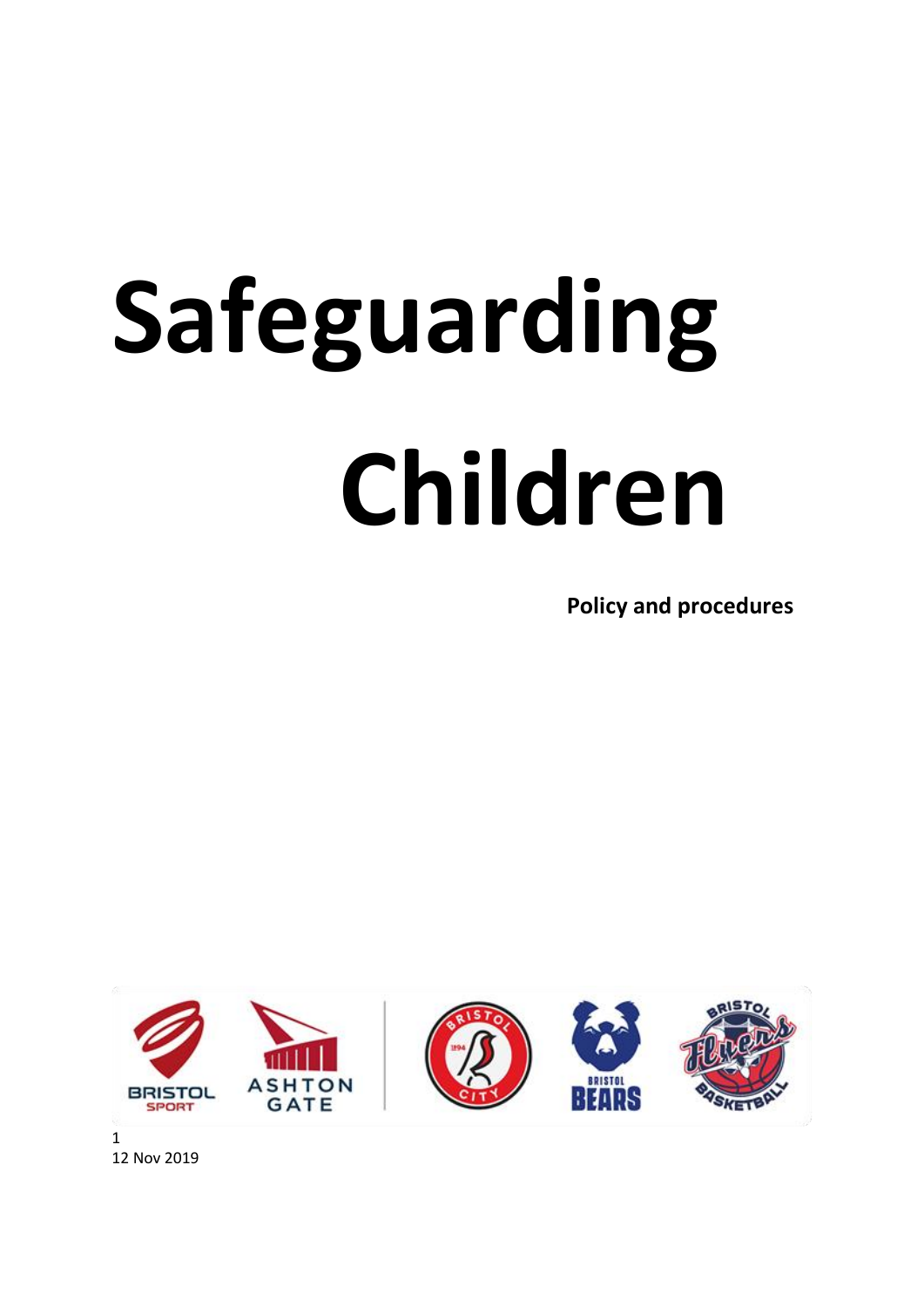# **Contents**

| <b>Policy statement</b>                                                                                                                                                                                                                                                                                                                                                                                                                                                                                                                                                                                                                                                                                               | 3                                                                                      |
|-----------------------------------------------------------------------------------------------------------------------------------------------------------------------------------------------------------------------------------------------------------------------------------------------------------------------------------------------------------------------------------------------------------------------------------------------------------------------------------------------------------------------------------------------------------------------------------------------------------------------------------------------------------------------------------------------------------------------|----------------------------------------------------------------------------------------|
| Recruitment, Induction, training qualifications                                                                                                                                                                                                                                                                                                                                                                                                                                                                                                                                                                                                                                                                       | 4                                                                                      |
| Disclosure and Barring checks                                                                                                                                                                                                                                                                                                                                                                                                                                                                                                                                                                                                                                                                                         | 5                                                                                      |
| <b>Foundation Trustees</b>                                                                                                                                                                                                                                                                                                                                                                                                                                                                                                                                                                                                                                                                                            | 5                                                                                      |
| Safeguarding roles                                                                                                                                                                                                                                                                                                                                                                                                                                                                                                                                                                                                                                                                                                    | 6                                                                                      |
| <b>Definitions</b>                                                                                                                                                                                                                                                                                                                                                                                                                                                                                                                                                                                                                                                                                                    | $\overline{7}$                                                                         |
| Types of abuse                                                                                                                                                                                                                                                                                                                                                                                                                                                                                                                                                                                                                                                                                                        | $\overline{7}$                                                                         |
| <b>Staff Code of Conduct</b>                                                                                                                                                                                                                                                                                                                                                                                                                                                                                                                                                                                                                                                                                          | 8                                                                                      |
| <b>Procedures</b>                                                                                                                                                                                                                                                                                                                                                                                                                                                                                                                                                                                                                                                                                                     | 9                                                                                      |
| <b>Emergency Action and First Aid</b>                                                                                                                                                                                                                                                                                                                                                                                                                                                                                                                                                                                                                                                                                 | 9                                                                                      |
| Management of Safeguarding cases                                                                                                                                                                                                                                                                                                                                                                                                                                                                                                                                                                                                                                                                                      | 9                                                                                      |
| Responding to disclosures                                                                                                                                                                                                                                                                                                                                                                                                                                                                                                                                                                                                                                                                                             | 10                                                                                     |
| <b>Reporting procedures</b>                                                                                                                                                                                                                                                                                                                                                                                                                                                                                                                                                                                                                                                                                           | 12                                                                                     |
| Information sharing                                                                                                                                                                                                                                                                                                                                                                                                                                                                                                                                                                                                                                                                                                   | 12                                                                                     |
| Guidance for making a referral                                                                                                                                                                                                                                                                                                                                                                                                                                                                                                                                                                                                                                                                                        | 13                                                                                     |
| <b>Appendices</b><br>1 Types of Abuse<br>2. Flow Chart-What to do if a child is being abused<br>3. Your Safeguarding Teams<br>4. Flow chart-A serious allegation management flow chart<br>5. Flow Chart-Incident reporting<br>6. Flow Chart-First Aid reporting<br>7. Flow Chart-Incident/Accident reporting<br>8. Foundation-Check list for event planning<br>9.a. Staff Personal Media Guidance and Procedures<br>b. Player Personal Media Guidance and Procedures<br>10.a. Staff Procedures for Youth Produced Sexual Imagery<br>b. Player Procedures for Youth Produced Sexual Imagery<br>Match Day<br><b>11.COVID 19</b><br>12. Additional contacts for referral<br>Somerset, Newport and Gwent, Gloucestershire | 16<br>23<br>24<br>25<br>26<br>27<br>28<br>29<br>30<br>31<br>32<br>33<br>34<br>35<br>38 |
| <b>References</b>                                                                                                                                                                                                                                                                                                                                                                                                                                                                                                                                                                                                                                                                                                     | 39                                                                                     |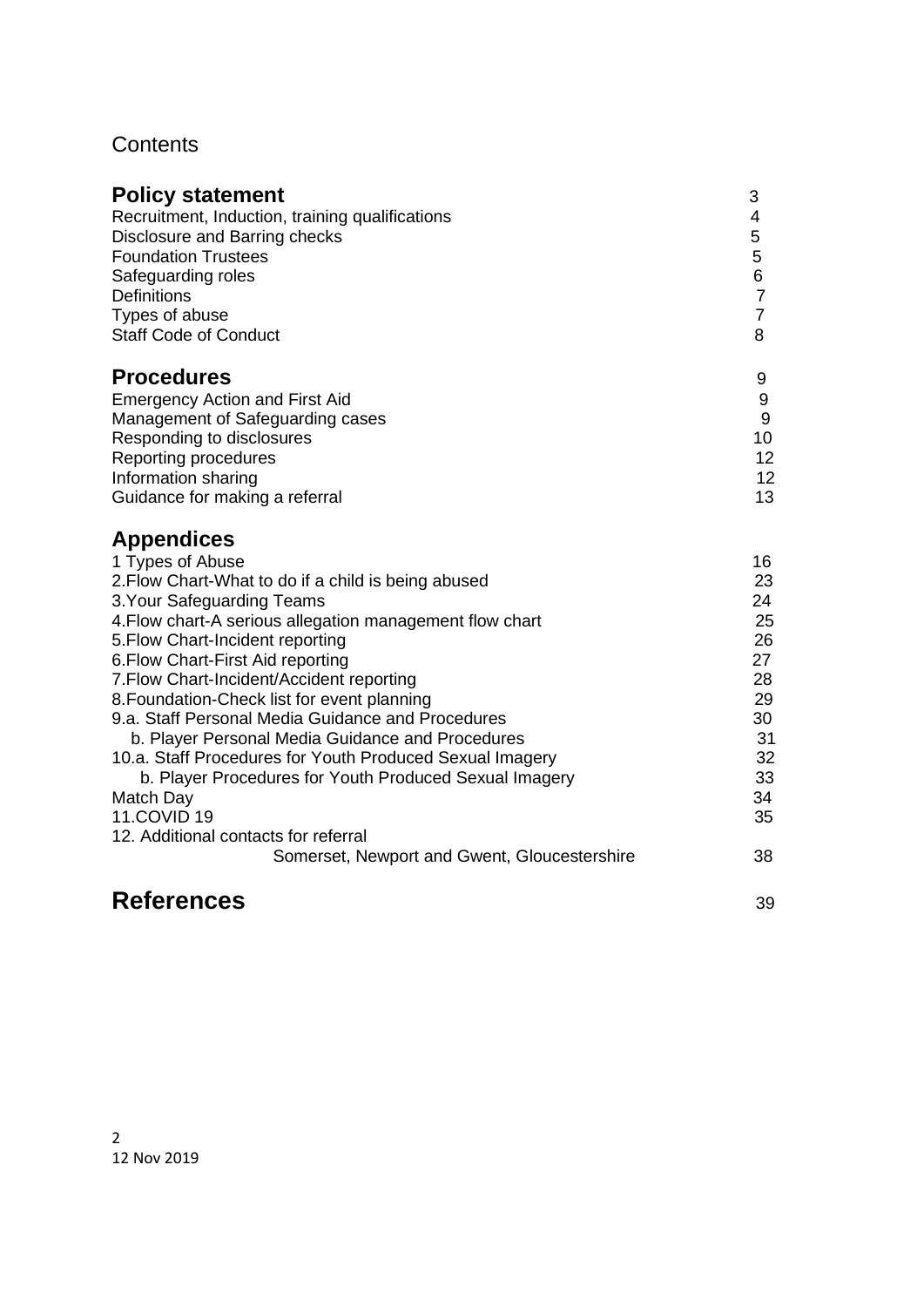

#### Safeguarding Children Policy

#### **Date of Policy: November 2019**

This policy super cedes any other safeguarding policy.

#### **Safeguarding Policy Statement**

Bristol City Football Club and Bristol City Foundation (together known as "Bristol City Football Club") Bristol Bears, Bristol Bears Academy, Bristol Bears Women and Bristol Bears Foundation (together known as "Bristol City Rugby Club"), Bristol Flyers and Bristol Women's Football Club. All of these organisations together with Ashton Gate and Bristol Sport, Bristol Sport Foundation (referred to as "the Company" within this policy) acknowledge the duty of care to safeguard and promote the welfare of children.

"the Company" has both a moral and legal obligation to ensure a duty of care for children across its services. We are committed to ensuring that all children are protected and kept safe from harm whilst engaged in any services organised and provided by "the Company". "the Company" is committed to ensuring safeguarding practice reflects statutory responsibilities, government guidance and complies with best practice and local authority requirements.

The policy recognises that the welfare and interests of children are paramount in all circumstances. It aims to ensure that regardless of age, gender, religion or beliefs, ethnicity, disability, sexual orientation or socio-economic background, all children have a positive and enjoyable experience of the activities delivered by "the Company". We are committed to ensuring that these activities will be in a safe environment, where children are protected from abuse whilst under our care.

"the Company" acknowledges that some children, including those with a disability or those from ethnic minority communities, can be particularly vulnerable to abuse and we accept the responsibility to take reasonable and appropriate steps to ensure their welfare.

As part of our safeguarding policy "the Company" will:

- Promote and prioritise the safety and wellbeing of children.
- Ensure staff, volunteers and trustees understand their roles and responsibilities in respect of safeguarding and are provided with appropriate learning opportunities to recognise, identify and respond to signs of abuse, neglect and other safeguarding concerns relating to children.
- Ensure appropriate action is taken in the event of incidents/concerns of abuse and support provided to the individual/s who raise or disclose the concern.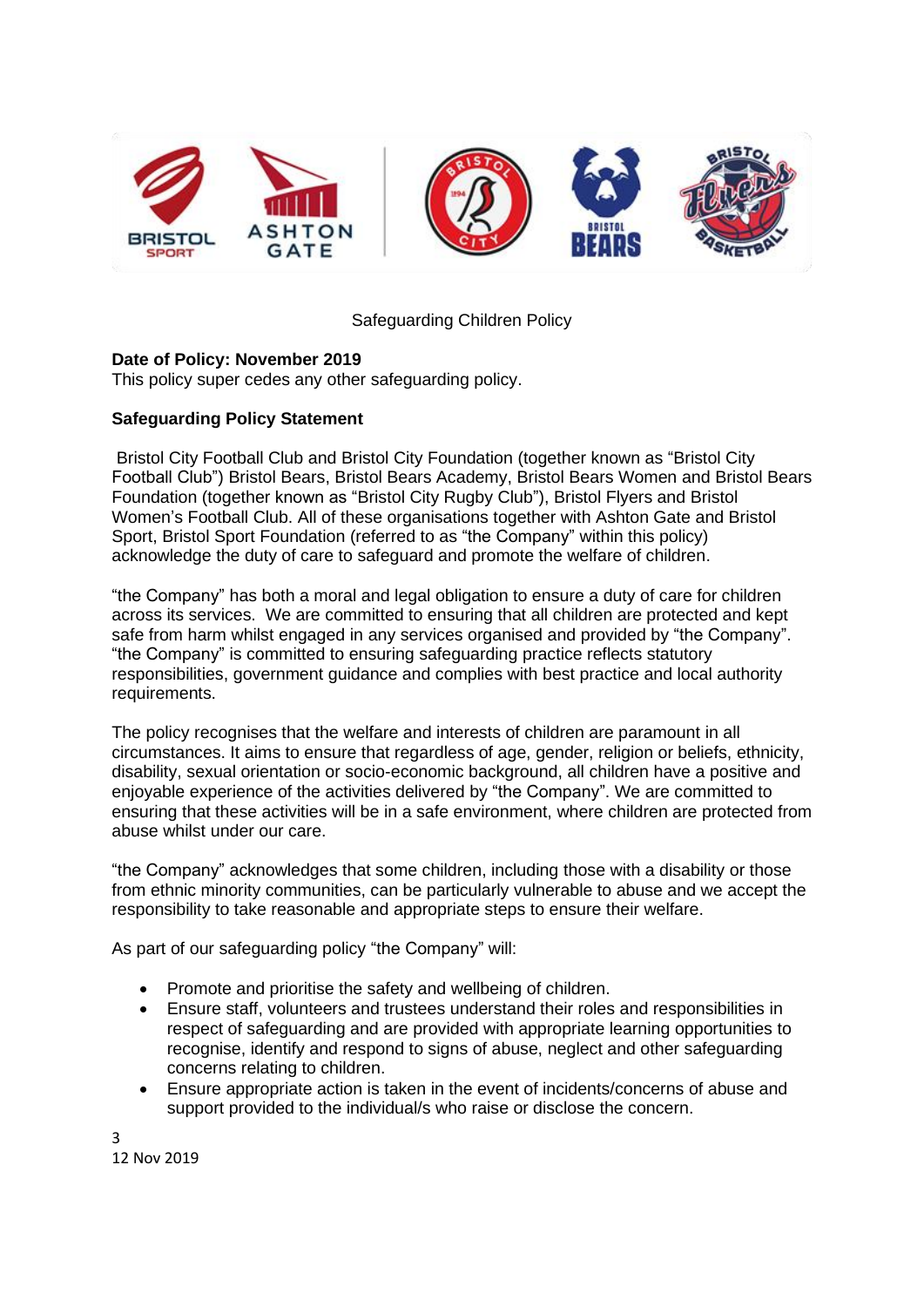- Ensure that confidential, detailed and accurate records of all safeguarding concerns are maintained and securely stored and retained in accordance with Data Protection Act legislation.
- Ensure that "the Company" have Safer recruitment procedures to secure the employment/deployment of suitable individuals.
- Ensure robust safeguarding arrangements and procedures are in operation
- Ensure that children, young people, parents/carers are informed about safeguarding via education sessions and through Safeguarding guide. (Keeping Children Safe in Education 2020)

This policy and the procedures will be widely promoted amongst staff and are mandatory for anyone whose role involves working with Children in "the Company". Failure to comply with the policy and procedures will be addressed without delay and may ultimately result in dismissal/exclusion from "the Company".

#### **Principles**

This policy and supporting procedures are based on the following principles

- The welfare of children is the primary concern. (Working together to Safeguard Children 2020)
- All children irrespective of their age, culture, disability, gender, language, racial origin, socio-economic status, religious belief and/ or sexual orientation have the right to protection from abuse and harm. (The Children's Act 1989 and 2004)
- It is everyone's responsibility to report any concerns about abuse in order that prompt action be taken if required.
- All incidents of alleged poor practice, misconduct and abuse will be taken seriously and responded to swiftly and appropriately.
- All personal data will be processed in accordance with the requirements of the Data Protection Act May 2018. (GDPR) General Data Protection Regulation and any relevant privacy policy issued by "the Company". All data will be kept in line with "the Club's" Retention policy.

#### **Monitoring**

The policy will be reviewed a year after development and then every year after, or in the following circumstances:

- Changes in legislation and/or government guidance
- As required by the Local Safeguarding Children Boards
- As a result of any other significant change or event.

#### **Recruitment, Induction, training and qualifications**

All staff recruitment is conducted in an open and transparent manner to ensure that "the Company" has the best staff. Reference should be made to "the Club's" Safer Recruitment policy.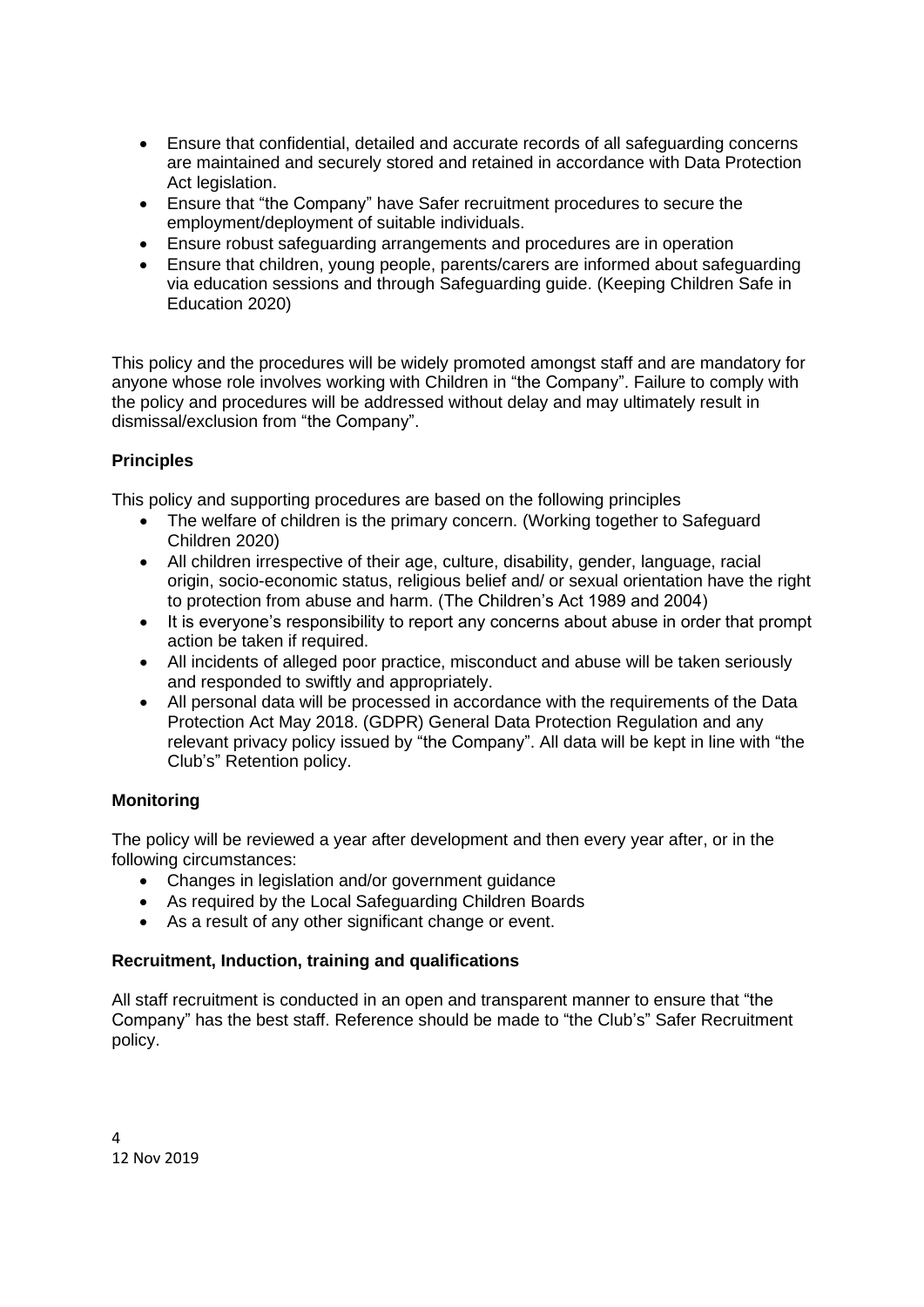Successful candidates are also subject to reference checks, which ask previous employers for their opinion as to whether the candidate is suitable to work with children, if the role requires it.

The employment of all "Club" staff, (where the role requires it) is subject to individuals having a relevant and up to date safeguarding qualification and enhanced DBS check. The standard recognised welfare qualification for "the Company" is the FA Safeguarding Children and Welfare workshop.

The qualification is valid for a period of three years from the date it is attained, and all staff are required to maintain their safeguarding qualification throughout their employment to ensure that it remains up to date and valid.

As part of the induction process for every member of staff (and volunteers), a copy of this Safeguarding Children Policy is provided and discussed. This allows all staff and volunteers to understand their, and "the Club's" responsibilities in running our activities in a controlled and safe environment for all participants. The induction process also covers the procedures for making disclosures or referrals, should the need arise.

"the Company" will also undertake mandatory in-house training and development on safeguarding and welfare, to ensure that it remains continuously at the top of the agenda for all staff.

#### **Disclosure and Barring Service Checks**

All staff and volunteers who are working with young people, are subject to an enhanced DBS check, which will be undertaken through the criminal record bureau service, with the process further outlined in "the Club's" Self-declaration form and Criminal Records Policy. These checks will be led by the Head of Safeguarding with the support of the Safeguarding administrator.

The Club undertakes not to discriminate unfairly against any person subject to a Criminal Records Check or self- disclosure based on a conviction or other information revealed.

Having a criminal record will not necessarily bar individuals from working or volunteering with "the Company" and any record will be considered as part of a risk assessment process, as outlined in the Safer Recruitment policy and Volunteering policy, that ensures suitability for the post in question.

The decision on suitability will depend on the nature of the position and the circumstances and background of the offences, cautions and other criminal intelligence.

The CRB confirms that all CRC and criminal record data will be processed on behalf of "the Company" in accordance with the provisions of the Data Protection Act 2018 and the DBS Code of Practice.

#### **Trustees**

Ultimately, responsibilities for safeguarding and welfare within "the Company" Foundations (for the purpose of this policy known as "the Foundation"), lies with the trustees of "the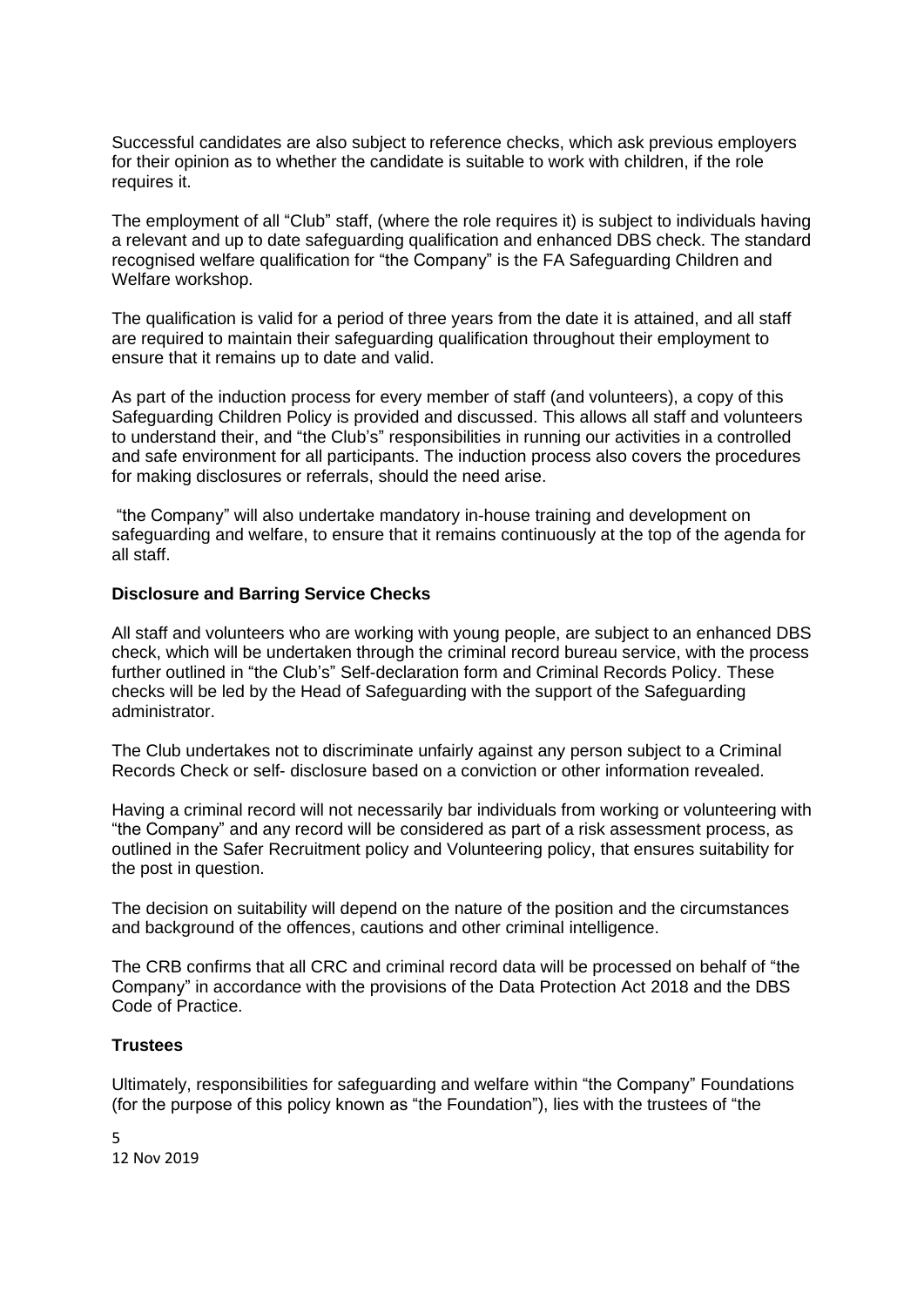Foundation". As part of the induction process for trustees, they are provided with a copy of the Children England *'Everybody's Business, Safeguarding for Trustees'* guidance on their responsibilities for safeguarding.

The role of the trustees in "the Foundation" is not to oversee the day to day management of safeguarding and welfare controls, but to take leadership responsibility for "the Foundation's" safeguarding arrangements.

The day to day management for safeguarding controls is delegated to the Directors of "the Foundation". The subject of safeguarding and welfare is continuously managed and monitored by trustees at quarterly meetings through a standard 'risk' agenda item. Safeguarding and welfare is included within this risk analysis and is continuously monitored through "the Foundation's" Risk Management Policy and subsequent risk register.

#### **Senior Head of Safeguarding (SSO)**

"the Company" has a Senior Safeguarding officer who is supported by a team of Designated Safeguarding Officers (DSO) in all areas of the "Club". The officers of the "Club" will have undergone the relevant and necessary training.

The role of Senior Safeguarding Officer is:

- To be clear about the Clubs responsibilities when running activities for children, young people and vulnerable adults.
- To help the Club staff and volunteers understand what their duty of care towards children, young people and vulnerable adults means and entails on a day to day basis.
- Ensure that proper procedures and policies are in place and are followed with regard to child safeguarding and protection issues.
- Ensure all staff and volunteers receive appropriate training

The Senior Safeguarding Officer will lead "the Company" on safeguarding and the welfare of children on a day to day basis, supported by an informed and trained workforce. This ensures that risks are managed as effectively as possible and all staff, players and volunteers, project participants and parents are aware of the processes and procedures for reporting concerns should the need arise.

#### **Designated Safeguarding Officers (DSO)**

Each area of "the Company" has a Designated Safeguarding Officer who will have undergone relevant training and DBS checks. As part of their role they will have access to continual professional development and form part of a Safeguarding forum. (Appendix 3) The role of the DSO is:

- To be the first port of call for safeguarding issues within their area of "the Company".
- To report directly to Senior Safeguarding Officer any serious safeguarding concerns.
- Ensure that all concerns are reported and recorded appropriately.
- Liaise with and support SSO

#### **Should a member of staff have a concern related to SSO or Board Safeguarding Officer they should report this directly to LADO** (page 13)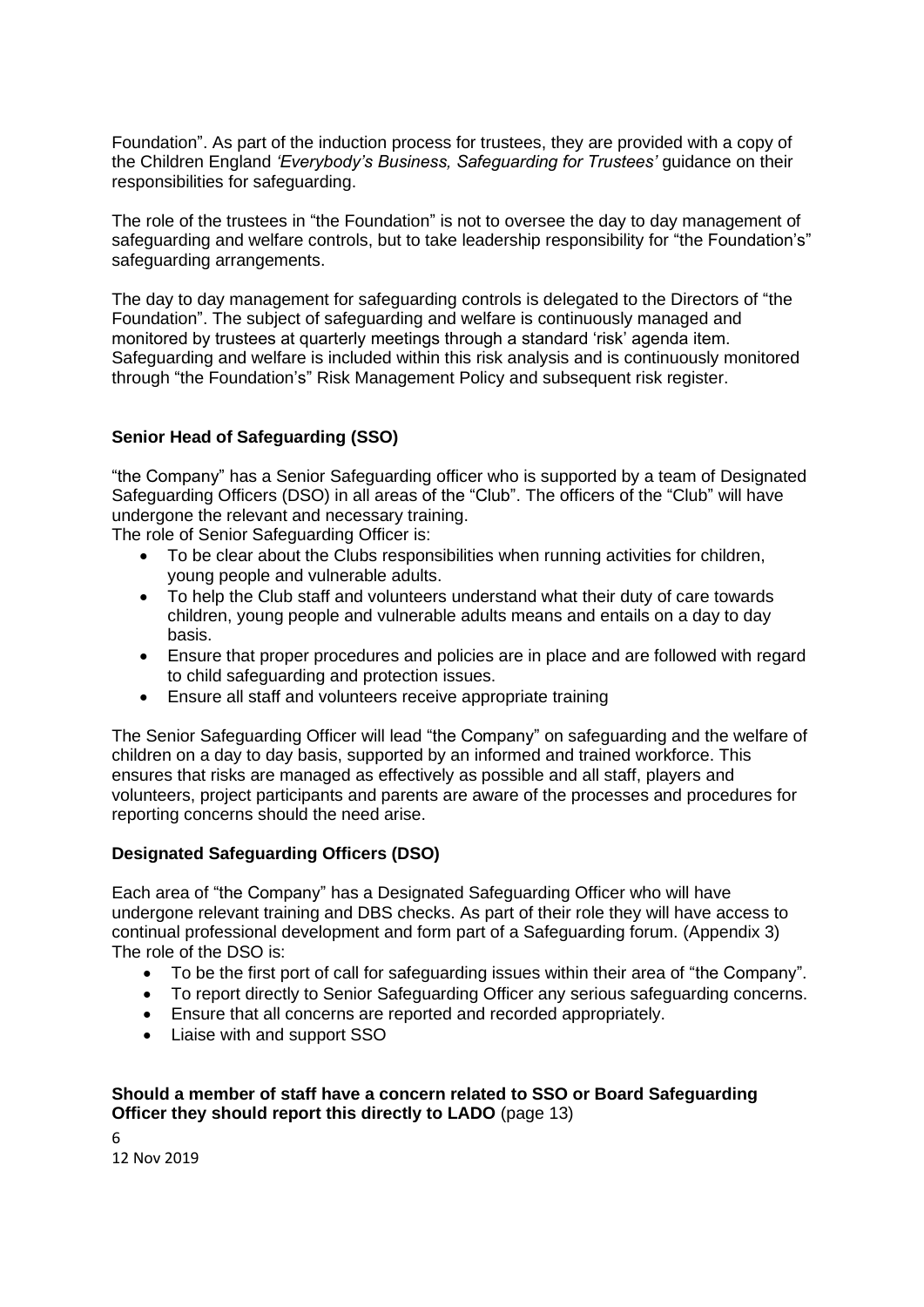#### **Definitions**

#### **Child**

In line with the UN Convention on the Rights of the Child and NSPCC guidance for England, for the purpose of this policy a child is defined as anyone under the age of 18.

All the policies and procedures in this document refer to children.

#### **Safeguarding**

Safeguarding is the action that is taken to promote the welfare and human rights of individuals especially children, young people and vulnerable adults to live free from abuse, harm and neglect.

Safeguarding is everyone's responsibility.

#### **Position of Trust**

A relationship of trust can be described as one in which one party has power and influence over another by virtue of their work or nature of the activity.

#### **Types of Abuse**

Abuse can happen on any occasion or in any place where children are present. Abuse is any form of physical, emotional or sexual mistreatment or lack of care that leads to injury or harm. It commonly occurs within a relationship of trust or responsibility and represents an abuse of power or a breach of trust. Abuse can happen to an individual regardless of their age, gender, race or ability.

Somebody may abuse or neglect an individual by inflicting harm, or by failing to act to prevent harm. People may be abused in a family or in an institutional or community setting by those known to them or, more rarely, by a stranger. People can be abused by adults either male or female, or children.

Any allegations or suspicions of abuse, poor practice or bullying need to be responded to and reported in line with "the Club's" reporting procedures. (Appendix 4 and 5)

There are four main types of abuse: neglect, physical abuse, sexual abuse and emotional abuse. Children can also be harmed through poor practice and bullying within an activity setting.

Here we look in detail at the types of abuse and some signs to look out for if staff are concerned about abuse. (Appendix 1)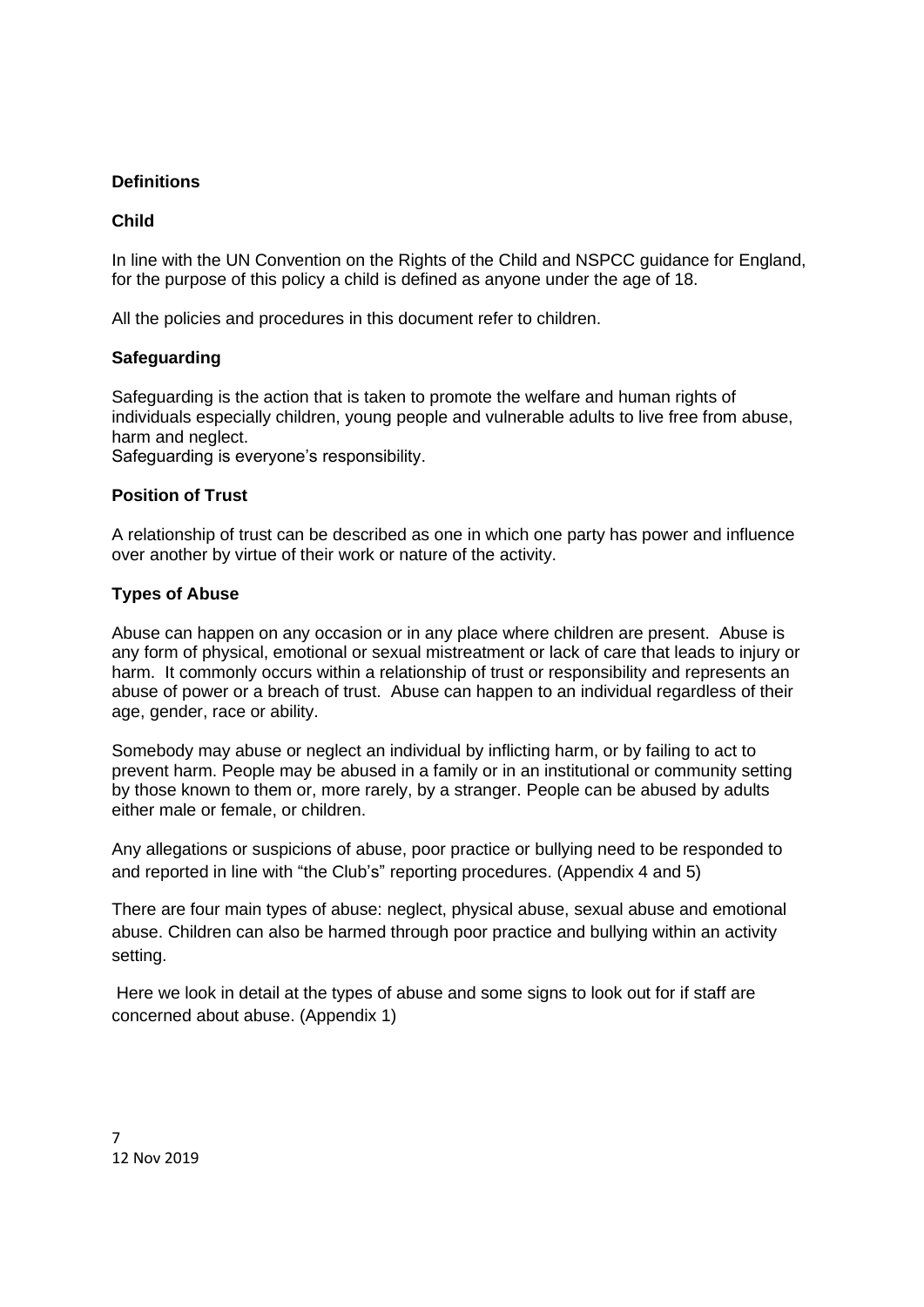#### **Code of conduct for staff and volunteers**

"the Company" staff and volunteers involved have a great opportunity to be a positive role model and help build an individual's confidence.

#### **Staff and volunteers are expected to:**

- Ensure the safety of all children by providing effective supervision, proper preplanning of sessions, using safe methods at all times
- Consider the wellbeing and safety of participants before the development of performance
- Encourage and guide participants to accept responsibility for their own performance and behaviour
- Treat all people fairly and ensure they feel valued. Have no favourites
- Encourage all Children not to discriminate on the grounds of religious beliefs, race, gender, social classes or lack of ability
- Not allow any rough or dangerous play, bullying, or the use of bad language or inappropriate behaviour
- Be positive, approachable and offer praise to promote the objectives of "the Company" at all times
- Not let any allegations of abuse of any kind or poor practice to go unchallenged or unrecorded
- Incidents and accidents to be recorded in the line with "the Club's" procedures
- Never use sanctions that humiliate or harm participants
- Report accidents or incidents of alleged abuse or poor practice to the designated person
- Administer minor first aid in the presence of others and where required
- Have access to telephone for immediate contact to emergency services if required
- Foster team work to ensure the safety of children in their care
- Ensure the rights and responsibilities of children are enforced
- Establish and address the additional needs of disabled participants or other vulnerable groups
- Not abuse members physically, emotionally or sexually
- Not engage in a sexual relationship with a child for whom they are responsible
- Maintain confidentiality about sensitive information
- Respect and listen to the opinions of children
- Develop an appropriate working relationship with participants, based on mutual trust and respect
- Be a role model, displaying consistently high standard of behaviour and appearance (disciplined/committed/time keeping), remember people learn by example
- Refrain from smoking and consumption of alcohol during activities or sessions
- Never condone rule violations, rough play or the use of prohibited substances
- Not spending excessive amounts of time alone with children unless there are exceptional circumstances
- Never taking a child to their home or travel alone with them
- 8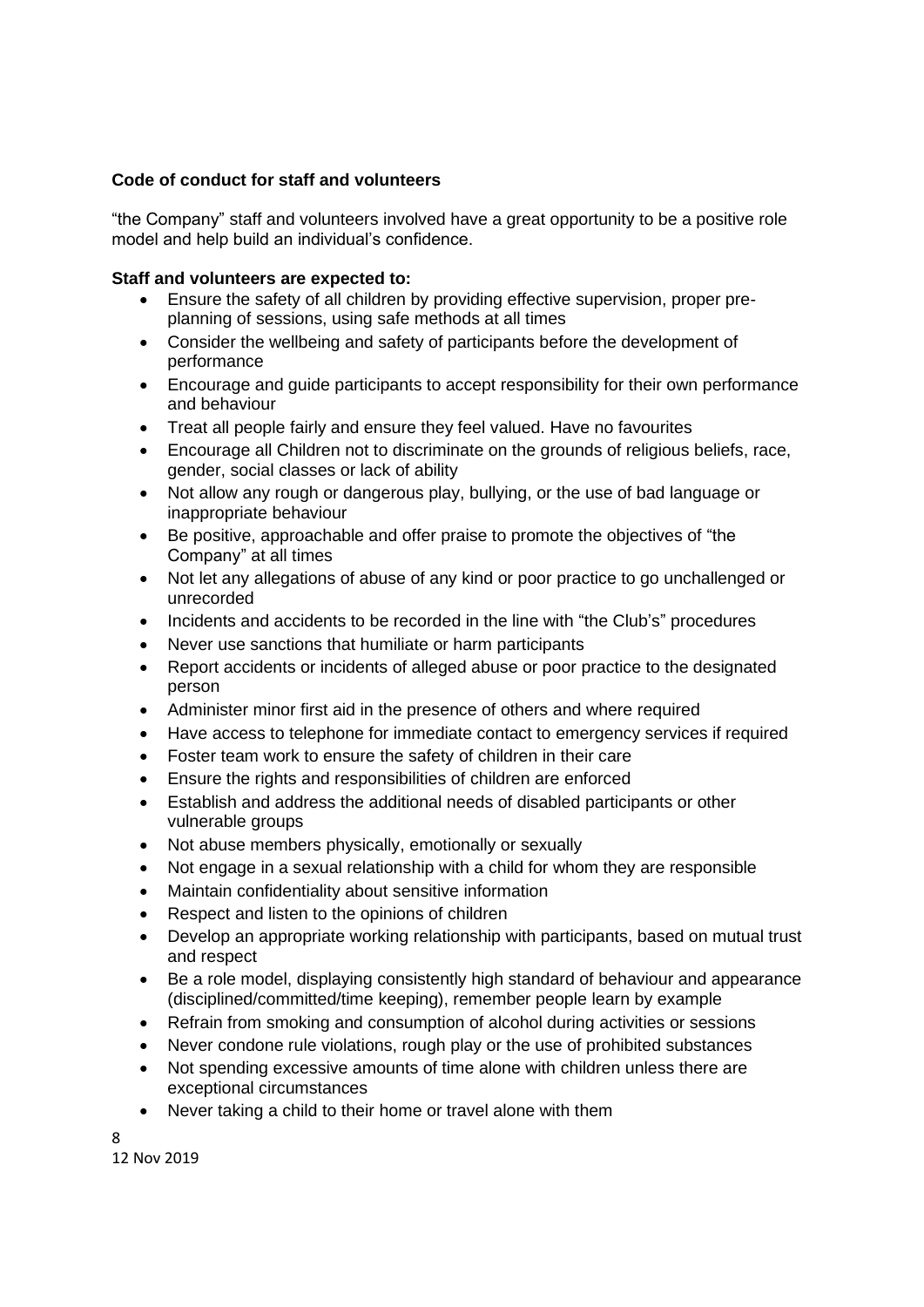- Not administering First Aid involving the removing of an individual's clothing unless in the presence of others
- Hold appropriate valid qualifications and insurance cover
- Make activity fun
- Adhere to the Club's Player Announcement and Confidentiality Social Media policy at all times.

#### **Staff and volunteers have the right to:**

- Access on-going training and information on all aspects of leading/managing activities for young people particularly on safeguarding
- Support in the reporting of suspected abuse or poor practice
- Access to professional support services
- Fair and equitable treatment by "the Company"
- Be protected from abuse by children, young people, other adults and parents
- Not to be left vulnerable when working with children

Any minor misdemeanours and general misbehaviour will be dealt with immediately and reported verbally to the Senior Safeguarding Officer. Serious or persistent breach of the code will result in disciplinary action and could lead to dismissal from "the Club." Refer to "the Club's" Whistleblowing policy and Grievance and Disciplinary policies.

#### **Emergency action and first aid**

All coaches, leaders and members should be prepared with an action plan in the event of an emergency and be aware of our First Aid Procedures. (Management of Health and Safety at Work regulations 1999) (Appendices 6 and 7) This will include:

- Access to First Aid equipment
- Telephone contact if the participant is a minor
- Telephone contact to the Emergency Services

#### **Procedures**

#### **Management of safeguarding cases**

The NSPCC Child Protection in Sport Unit (CPSU) assists sports Clubs to achieve an agreed set of standards which provide frameworks for safeguarding the welfare of children and young people involved in sport.

A key requirement of the standards is for sports Clubs to have procedures and systems in place to effectively manage complaints and concerns about the welfare of children. These are collectively referred to as the case management process.

#### **General principles of case management**

- 1. Where, in a sport context, any issue arises in relation to child protection and safeguarding, the welfare of children shall be the paramount consideration
- 2. Any investigation or inquiry is to proceed upon the basis that the primary consideration will be a determination of the risk posed to children.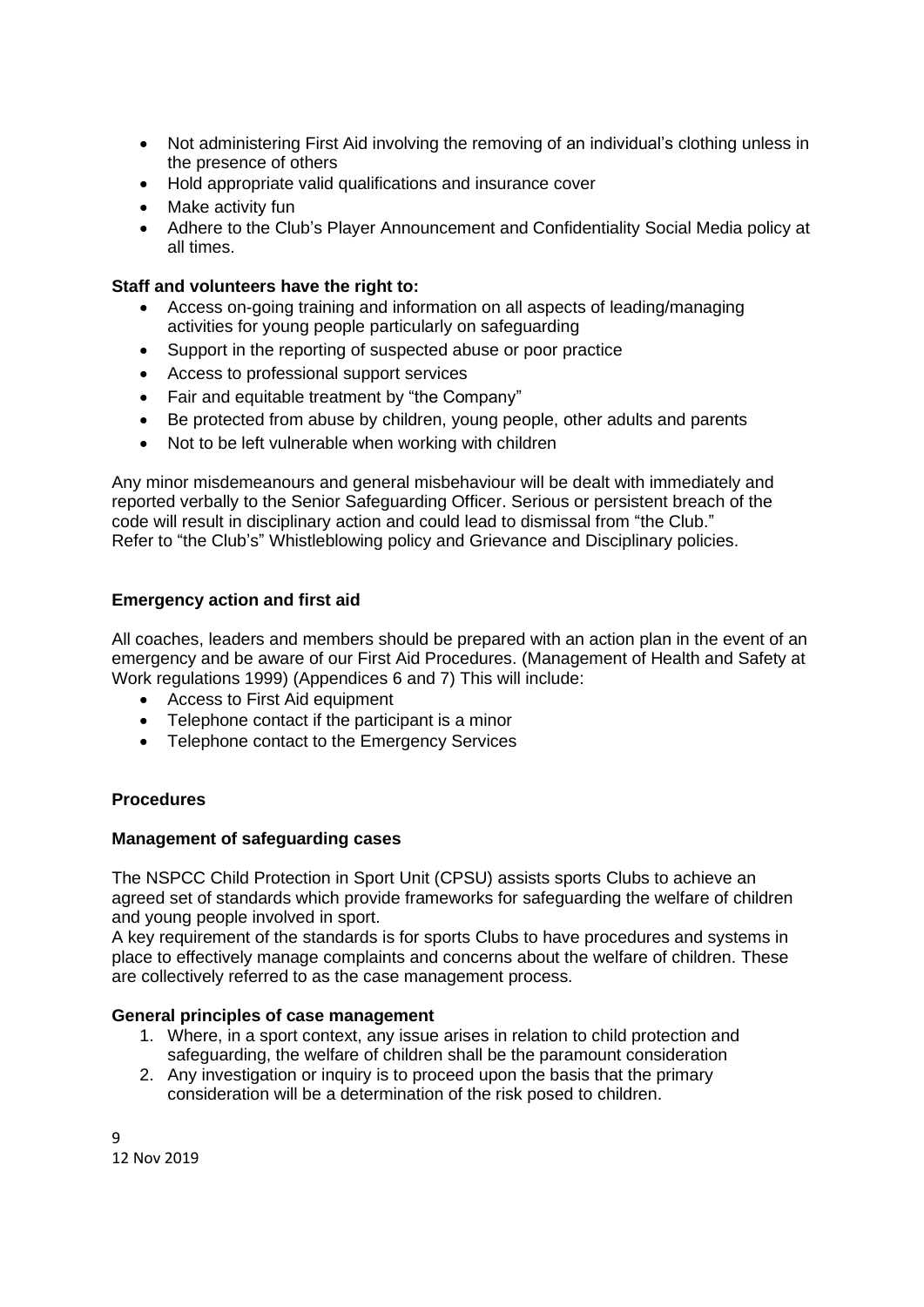- 3. Unless the determination finds no, or an insignificant, risk, effective steps must be taken to manage or reduce the risk
- 4. Individuals about whom there are concerns should be treated fairly and honestly and should be provided with support throughout the process

#### **Investigation**

- 5. Every investigation or inquiry must be sensitive to the welfare of the child during its processes and, at all times, hold central the need to keep the interests of those directly involved as paramount
- 6. Where issues other than risk to children are under consideration in any investigation or inquiry, such issues must remain subordinate to the requirement to determine the risk posed to children

#### **Risk assessment**

- 7. The assessment of risk involves consideration of the actual or potential harm that an individual poses to a child
- 8. The assessment of risk does not involve making a finding based upon either the criminal or civil standards of proof (i.e. certainty or "the balance of probabilities"). The assessment requires a defensible decision that a risk does or does not exist and, where it does, a determination of the extent of such risk
- 9. Save in exceptional cases, the assessment will not require the production of a formal risk assessment report

#### **Risk management**

- 10. The steps taken to address any perceived risk to children must have regard to the nature and extent of the risk as well as to any particular and relevant aspects of the activity in question and, in the light of this, must seek to ensure that such steps will be effective
- 11. In cases where the perceived risk is low, and no criminal or disciplinary charge could be made out, it may be nonetheless necessary to impose stringent restrictions on an individual or remove his/her ability to participate in the activity in question

#### **Responding to Disclosure**

If a child informs a member of staff directly or a member of staff identifies that they are concerned about someone's behaviour towards them, this is known as disclosure. This disclosure may be relating to an incident or incidents either during "the Company" activity, or outside of the activity environment. The person receiving the disclosure should:

- React calmly so as not to frighten the individual
- Tell the individual that he or she is not to blame and that they were right to share their concerns
- Take what the individual says seriously
- If the individual needs immediate medical treatment, take them to hospital or telephone for an ambulance, inform doctors of concern and ensure they are aware that is a child protection issue (as outlined in the referral procedure diagram)
- Ensure the immediate safety of the individual in question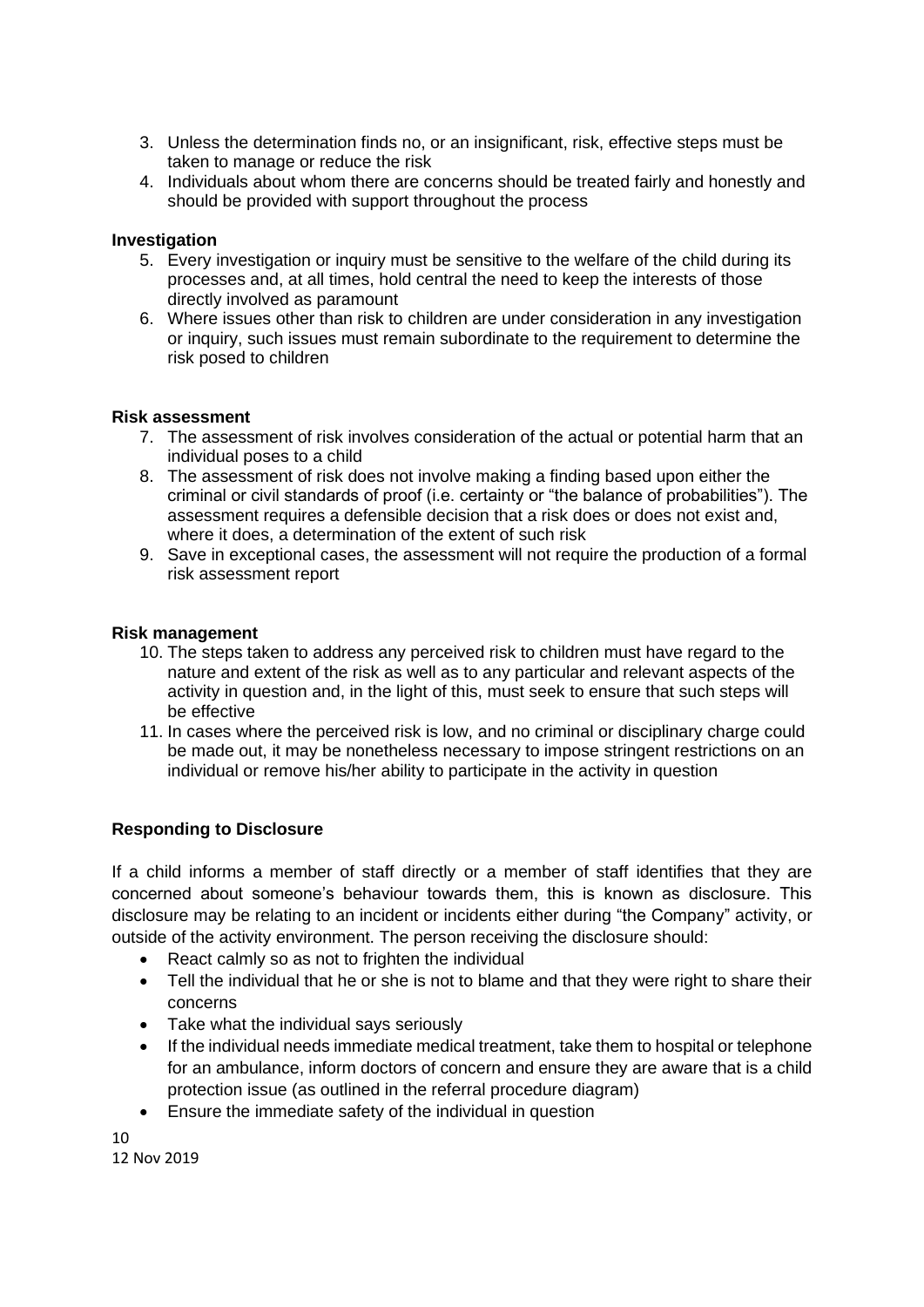- Avoid leading the individual in questioning and keep any questions to the absolute minimum. Ask only what is necessary to ensure a clear understanding of what has been said
- Re-assure the individual but do not make promises of confidentiality or outcome, which might not be feasible in the light of subsequent developments
- In the event of suspicion of sexual abuse do not let the child bath or shower until given permission to do so. Washing can destroy evidence
- Inform parents/carers immediately unless there is a specific reason not to e.g. the individual has named the parent/carer as the abuser. If this is the case, then contact the Club's Senior Safeguarding Officer. If they are unavailable, staff should contact local Social Services or the Police for guidance
- The judgment about whether an incident is one of abuse or poor practice may not be able to be made at the point of referral, but only after the collection of relevant information by someone appropriately trained and skilled
- Make a full written record of what was said, seen and heard as soon as you can. (using "the Club's" child Protection Incident Report Form or "My concern")

#### **In the event of a disclosure, staff should not:**

- Dismiss the concern
- Panic
- Allow your shock or distaste to show
- Probe for more information than is offered
- Speculate or make assumptions
- Make negative comments about the alleged abuser
- Make promises or agree to keep secrets
- Ask the child or any witnesses to sign your written information as this may be significantly detrimental to any subsequent police investigation

**Do not take photographs** of any alleged injuries. Any such recording must only be done by an approved medical or other practitioner, following referral.

#### **Other Disclosures**

There may be instances where a fellow member of staff, friend or carer of a child may disclose a concern about the welfare of a young person.

In this instance the same protocol should be followed regarding reporting procedures, and it should be made clear on the referral form by whom the disclosure was made.

This Safeguarding Children Policy should be made available for all key stakeholders upon request, to ensure individuals and other Clubs are aware of the "the Company" reporting procedure for safeguarding concerns.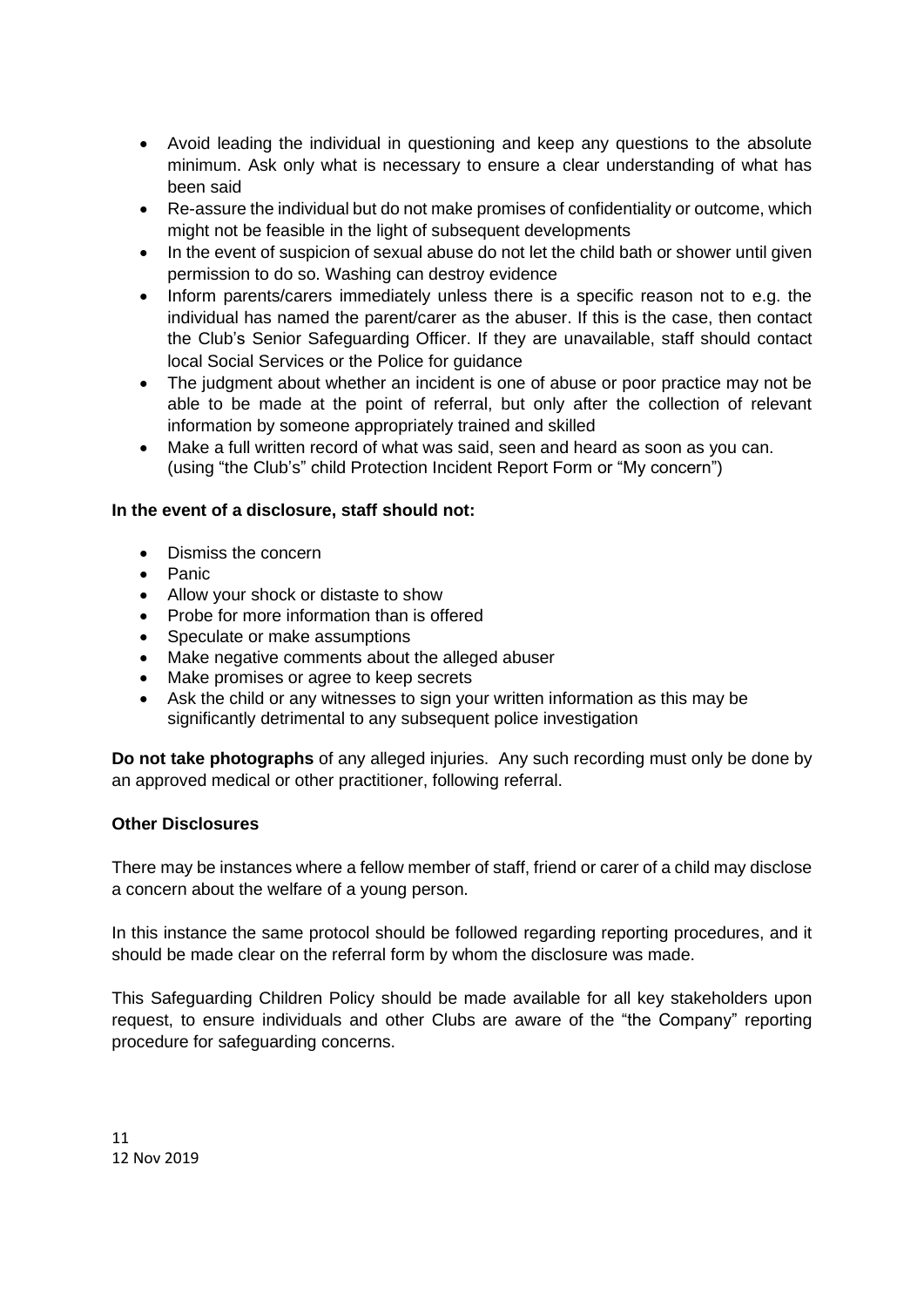#### **Reporting Procedure**

All allegations or suspicions and concerns are to be treated seriously. No abuse is acceptable. Some Safeguarding concerns may indicate the commission of a criminal offence and must be reported to the Police as soon as possible.

It is the responsibility of the individual employee or volunteer to take a lead on reporting all concerns to "the Clubs" Designated Safeguarding Officer. The individual employee should assist in any further action required on behalf of the Club. A copy of the referral process for staff and volunteers is available in Appendices 4 and 5.

Information should be shared with the Senior Safeguarding Officer, who must approve any actions to be taken and any documentation or correspondence being sent out.

Employees with concerns should discuss them with the Designated Safeguarding Officer immediately. If the Designated Safeguarding Officer is not available, then any concerns should be discussed with the Senior Safeguarding Officer who will then seek advice if necessary, from other nominated welfare professionals (Bristol City Council, Football League and the Football Association).

Volunteers with concerns should discuss these discreetly with their coordinator or the Designated Senior Safeguarding Officer as soon as possible after the abuse or suspicions of abuse are observed. If unavailable, then any concerns should be discussed directly with the Senior Safeguarding Officer.

Concerns about colleagues should be addressed initially with the Designated Safeguarding Officer, but if this is not possible or the concern is about the Designated Safeguarding Officer then speak directly to the Senior Safeguarding Officer or Bristol City Council, Bristol County FA or the Football League.

"the Company" has a secure email address for reporting concerns safeguarding@bristolsport.co.uk

**Where there is evidence of immediate harm then the employee should phone 999 and report the incident to the Police.**

#### **Information Sharing**

If there is a reasonable concern that a child may be at risk of significant harm this will always override a professional agency requirement to keep information confidential.

If "the Company" is approached about sharing information, the following will be considered:

- What information do they need?
- Why they need it
- What they will do with the information?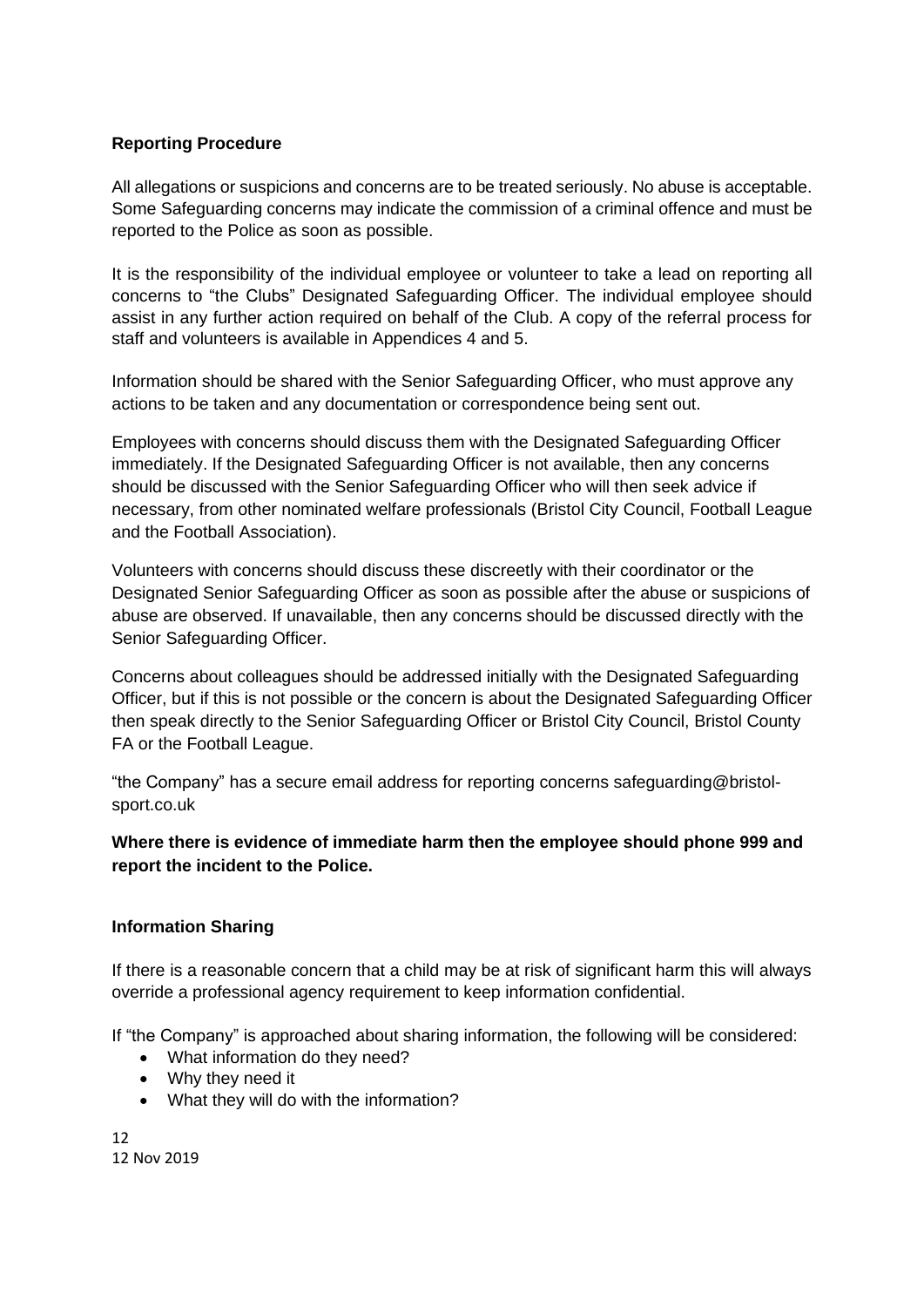• Who else needs to be informed if concerns about the individual persist?

If we are asked to provide information, we will never refuse solely on the grounds that all information is confidential.

"the Company" will consider:

- What information the individual in question has given permission to use
- Any perceived risk to the individual which would warrant breaching confidentiality
- Any relevant information on risk to the individual, which would allow another agency to offer appropriate help and services or take action to reduce risk to the child
- Whether to ask advice from Bristol City Council or Bristol County FA or the Football League Welfare Officers

"the Company" will record when, what, why, and with who information has been shared; or why sharing was refused. This is recorded as "the Company" may be required to justify reasons at a later date.

Staff should always seek advice if unsure and never refuse to provide information without considering the risks of not sharing. All decisions on information sharing will ultimately fall with "the Club's" Senior Safeguarding Officer.

#### **Guidance for referrals**

#### **Bristol City Referrals**

In Bristol, the contact referral numbers are:

- To refer any child in need, including child protection concerns, during normal office hours (9.00am – 5.30pm Monday to Friday) ring 01179490944
- Out of normal hours 01179036444 First response team

www.bristol.gov.uk

• If you have reason to believe that a child is at immediate risk of harm, contact the police on 999.

#### **Warwickshire Referrals**

- Office hours 01926 410410
- Out of hours 01926 886922

<http://www.warwickshire.gov.uk/wscbresources>

#### **Worcestershire Referrals**

• Office hours 01905 763763. ylyc.worcestershire.gov.uk

#### **South Gloucestershire Referrals**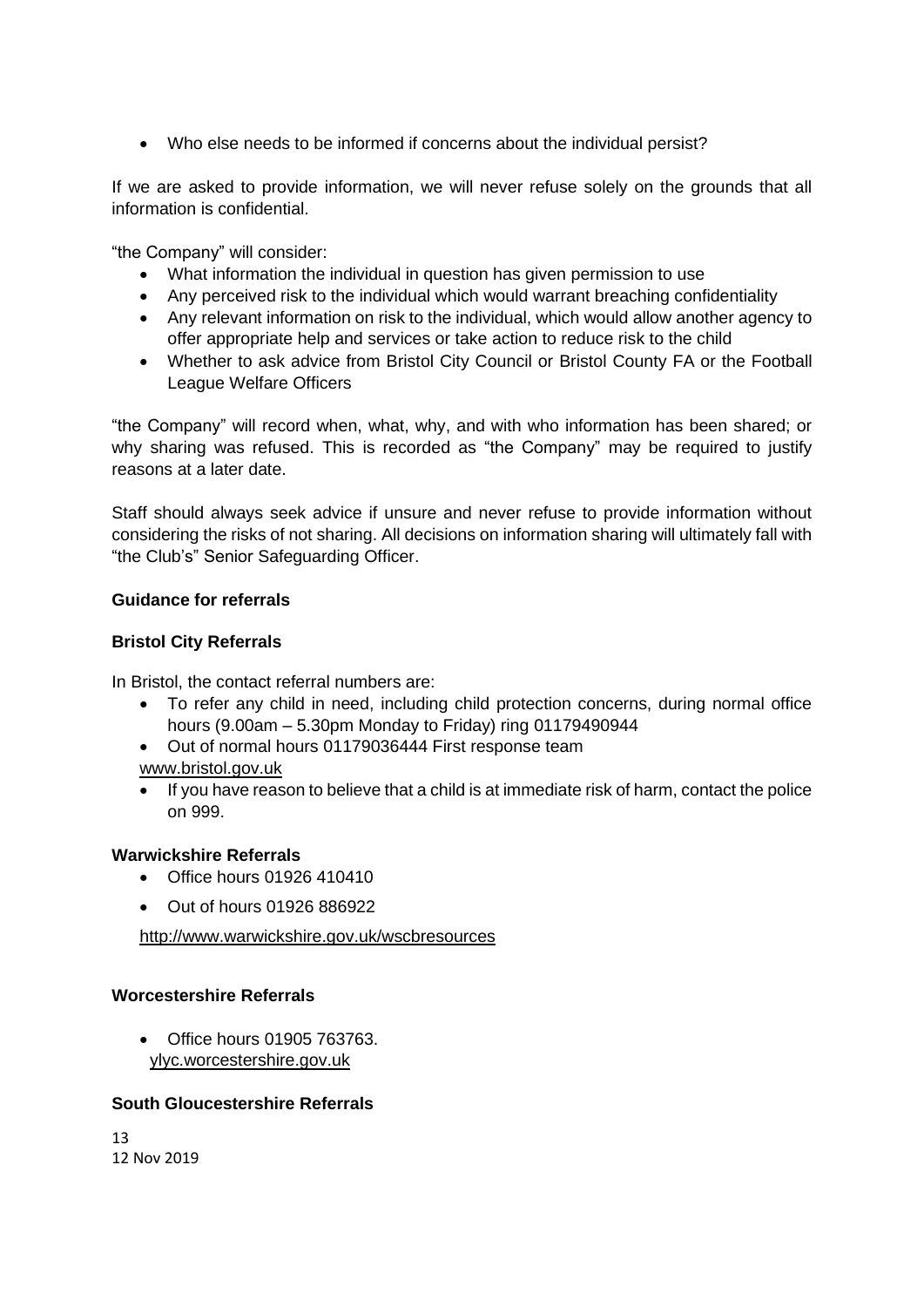- Mon-Thurs (9.00-5.00) 01454866000
- Fri (9.00-4.30) 01454866000 [www.southglos.gov.uk](http://www.southglos.gov.uk/)

#### **North Somerset Referrals**

- Mon-Fri (8.00-6.00) 01275888808
- Out of hours 01454615165 www.northsomersetsafeguarding.co.uk

#### **Bath**

- Office hours 01225396312
- 01225396313 www.bathnes.gov.uk

#### **Cardiff and Vale of Glamorgan**

- Office hours 02922330880 or 02922330833
- Emergency out of hours 02920788570 [cardiffandvalersb@cardiff.gov.uk](mailto:cardiffandvalersb@cardiff.gov.uk)

Additional contacts can be found on page 38

When making a referral regarding child protection concerns, it is important to have the following information wherever possible readily available for the duty social worker:

- Name, date of birth, ethnic origin, gender of the child, address and telephone numbers
- The reasons for your concern
- Injuries and/or other indicators observed
- The child's first language
- Details of any specific needs of the child, e.g. disability, etc.
- Details of family members, if known
- Other agencies, professionals involved
- Family doctor

Staff in children's teams will make enquiries with other agencies who may have information regarding the child and family. On the basis of the information gathered, they will then make an initial assessment on what further action is necessary or appropriate.

Whenever children's teams receive information about a possible criminal offence against a child, they will share the information with the Police at the earliest opportunity and a decision will be made jointly on how to proceed with the enquiries.

Following the referral of a child, the referrer and the children's team must be clear about who will be taking what action.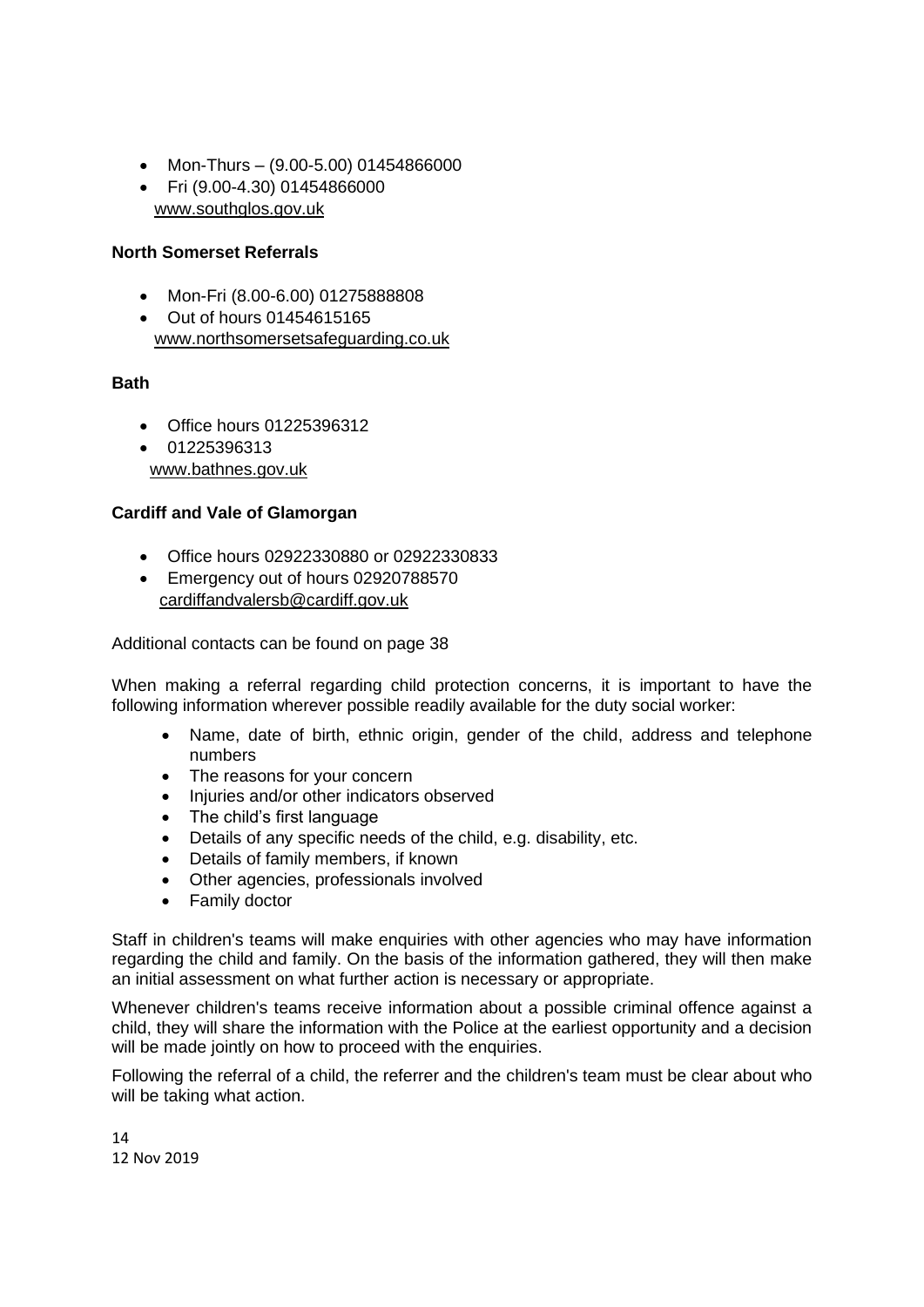Professionals who contact a children's team to make a referral must confirm the details of this in writing within 24 hours addressed to the children's team for that locality, using the Confirmation of Child Protection Referral form.

The team should acknowledge a written referral within one working day of receiving it, so if we have not heard within three working days, contact the children's team again.

#### **The Senior Safeguarding Officer for "the Company" is:**

#### **Maggie Martin**

Tel: 07880140411 safeguardihg@bristol-sport.co.uk

**The Senior Board Member for the "Club" is: Doug Harman** 

Tel: 07702911078

#### **Other key contacts are:**

Gloucestershire FA Designated Safeguarding Officer - Hugh Feltham 01454615888

Somerset FA Designated Safeguarding Officer- Shirley Needham 01458837034

The English Football League Welfare Officer – Alex Richards 01772325940

#### **Useful Contacts/Support**

If you have concern that a child is being harmed as a result of abuse or neglect, you must not keep these concerns to yourself. Keeping children safe is everyone's responsibility.

Staff must ensure that they speak to the appropriate staff member in "the Company" who can listen to and record the concerns, and then take appropriate action.

#### **Useful contacts**

- NSPCC Helpline 0808 800 5000
- ChildLine 0800 1111 / www.childline.org.uk
- Kidscape www.kidscape.org.uk
- Anti-Bullying Alliance www.antibullyingalliance.org

Reviewed on: 12 November 2020

Next review date: 12 November 2021

Reviewed there after: Annually

15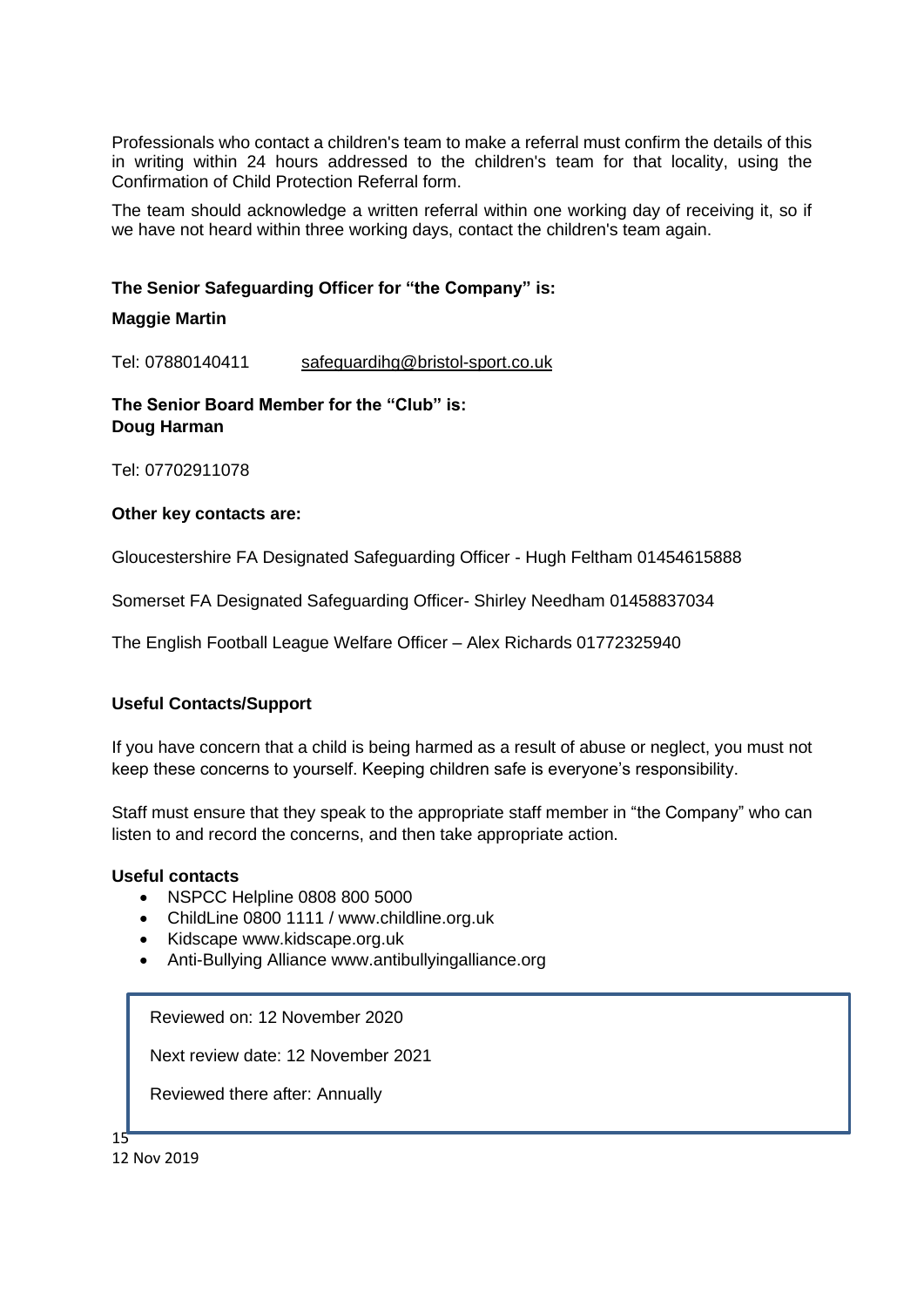#### Appendix 1

#### **Neglect**

This is when adults consistently or repeatedly fail to meet an individual's basic physical and/or psychological needs which could result in the serious impairment of the individual's health or development e.g. failure to provide adequate food, shelter and clothing; failing to protect someone from physical harm or danger; or the failure to ensure access to appropriate medical care or treatment. It may also include refusal to give love, affection and attention.

Neglect in sport or physical activity could include a coach or other member of staff repeatedly failing to ensure people are safe, exposing them to undue cold, heat or extreme weather conditions without ensuring adequate clothing or hydration; exposing them to unnecessary risk of injury e.g. by ignoring safe practice guidelines, failing to ensure the use of safety equipment, or by requiring young people to participate when injured or unwell.

| <b>NEGLECT</b>                                                                                                                                                                                                                                                                                                                                                                                                          |                                                                                                                                                                                                                                                                                                                                                                                                                                                                                                                                              |
|-------------------------------------------------------------------------------------------------------------------------------------------------------------------------------------------------------------------------------------------------------------------------------------------------------------------------------------------------------------------------------------------------------------------------|----------------------------------------------------------------------------------------------------------------------------------------------------------------------------------------------------------------------------------------------------------------------------------------------------------------------------------------------------------------------------------------------------------------------------------------------------------------------------------------------------------------------------------------------|
| <b>Examples include</b>                                                                                                                                                                                                                                                                                                                                                                                                 | <b>Signs include</b>                                                                                                                                                                                                                                                                                                                                                                                                                                                                                                                         |
| Withholding help or support necessary to<br>carry out daily living tasks<br>Ignoring medical and physical care needs<br>Failing to provide access to health, social or<br>educational support<br>The withholding of medication, nutrition<br>and heating<br>Keeping someone in isolation.<br>Failure to intervene in situations that are<br>dangerous to the vulnerable person<br>Inadequate supervision and guidance - | Constant hunger, sometimes stealing food<br>from others<br>Dirty or 'smelly'<br>$\bullet$<br>Loss of weight, or being constantly<br>$\bullet$<br>underweight<br>Inappropriate dress for the weather<br>$\bullet$<br>Complaining of being tired all the time<br>$\bullet$<br>Having few friends<br>Worsening of health conditions<br>Mentioning their being left alone or<br>$\bullet$<br>unsupervised<br>Sore or extreme nappy rash<br>Skin infections<br>Lack of response to stimuli or contact<br>٠<br>Poor skin condition(s)<br>$\bullet$ |
| leaving the child to cope alone, abandoning<br>them or leaving them with inappropriate<br>carers and failing to provide appropriate<br>boundaries about behaviours such as<br>underage sex or alcohol.                                                                                                                                                                                                                  | Anxiety<br>$\bullet$<br>Distressed<br>$\bullet$<br>Child moves away from parent under stress<br>٠<br>Little or no distress when separated from<br>$\bullet$<br>primary carer<br>Inappropriate emotional responses<br>Language delay<br>$\bullet$                                                                                                                                                                                                                                                                                             |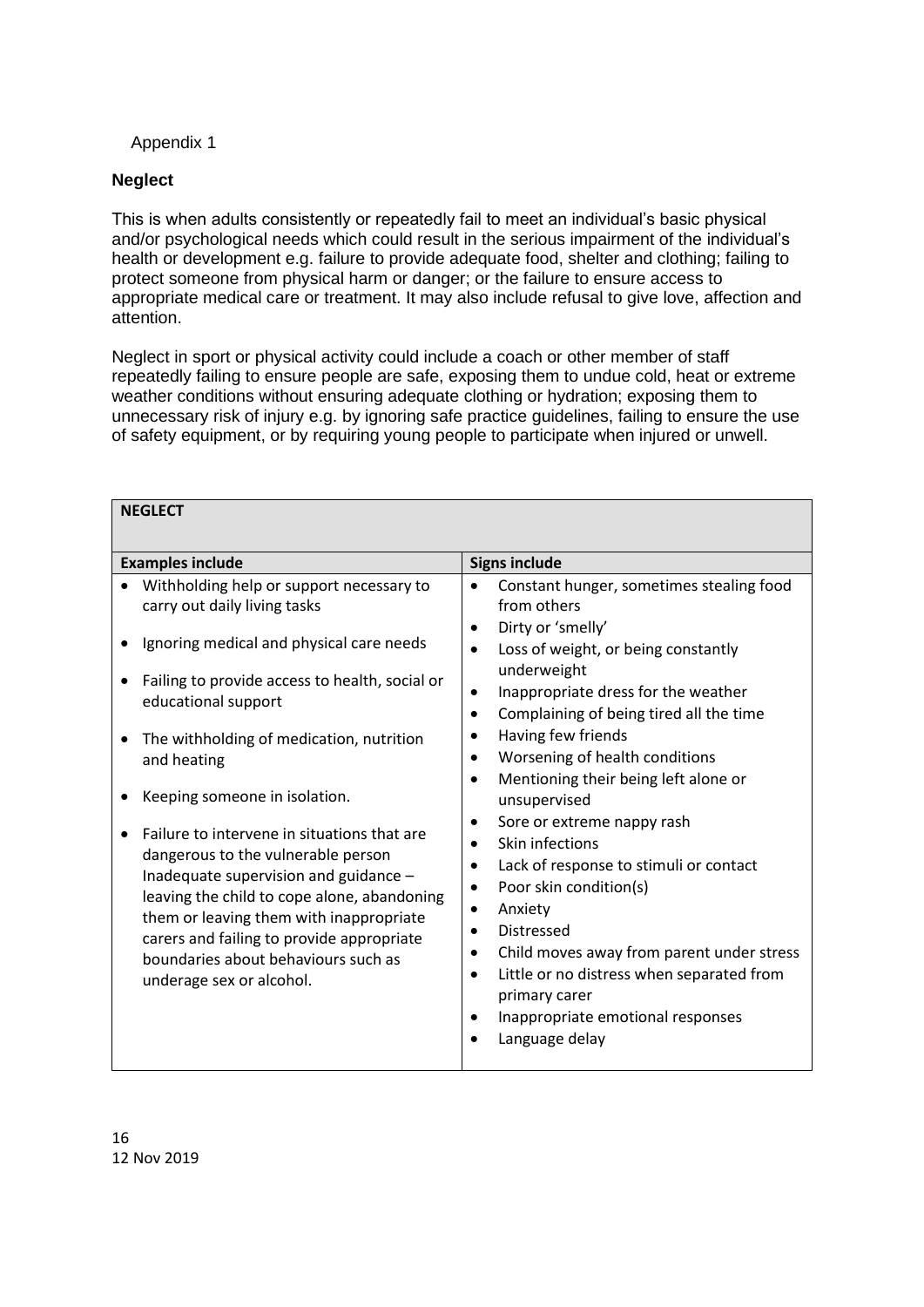#### **Physical Abuse**

When someone physically hurts or injures another person by hitting, shaking, throwing, poisoning, burning, biting, scalding, suffocating, drowning or otherwise causing harm. Physical harm may also be caused when a parent or carer feigns the symptoms of, or deliberately causes, ill health to someone they are looking after.

Physical abuse in sport or physical activity may be when the nature and intensity of training or competition exceeds the capacity of the child's immature and growing body; where coaches encourage the use of drugs or harmful substances to enhance performance or delay puberty; if athletes are required to participate when injured; or when sanctions used by coaches imposed involve inflicting pain.

| <b>PHYSICAL ABUSE</b>                             |                                                                                  |  |
|---------------------------------------------------|----------------------------------------------------------------------------------|--|
| <b>Signs include</b><br><b>Examples include</b>   |                                                                                  |  |
| Shaking                                           | Unexplained bruising, marks or injuries on                                       |  |
| Pinching                                          | any part of the body                                                             |  |
| Slapping                                          | Frequent visits to the GP or A&E                                                 |  |
| Force-feeding                                     | An injury inconsistent with the explanation                                      |  |
| <b>Biting</b>                                     | offered                                                                          |  |
| Burning or Scalding.                              | Fear of parents or carers being approached                                       |  |
| Causing needless physical discomfort<br>$\bullet$ | for an explanation                                                               |  |
| Inappropriate restraint                           | Aggressive behaviour or severe temper<br>٠                                       |  |
| Locking someone in a room                         | outbursts                                                                        |  |
|                                                   | Flinching when approached                                                        |  |
|                                                   | Reluctance to get changed or wearing long<br>$\bullet$<br>sleeves in hot weather |  |
|                                                   | Depression                                                                       |  |
|                                                   | Withdrawn behaviour or other behaviour<br>change                                 |  |
|                                                   | Running away from home/ residential care                                         |  |
|                                                   | Distrust of adults, particularly those with<br>$\bullet$                         |  |
|                                                   | whom a close relationship would normally<br>be expected                          |  |

#### **Sexual Abuse**

This is where children are abused by adults (both male and female) or other children who use them to meet their own sexual needs. This could include full sexual intercourse, masturbation, oral sex, anal intercourse, kissing and sexual fondling. Showing individuals pornographic material (books, videos, pictures) or taking pornographic images of them are also forms of sexual abuse.

In sport or physical activity, coaching techniques which involve physical contact with others can create situations where sexual abuse can be disguised and may therefore go unnoticed. The power and authority of, or dependence on, the coach if misused, may also lead to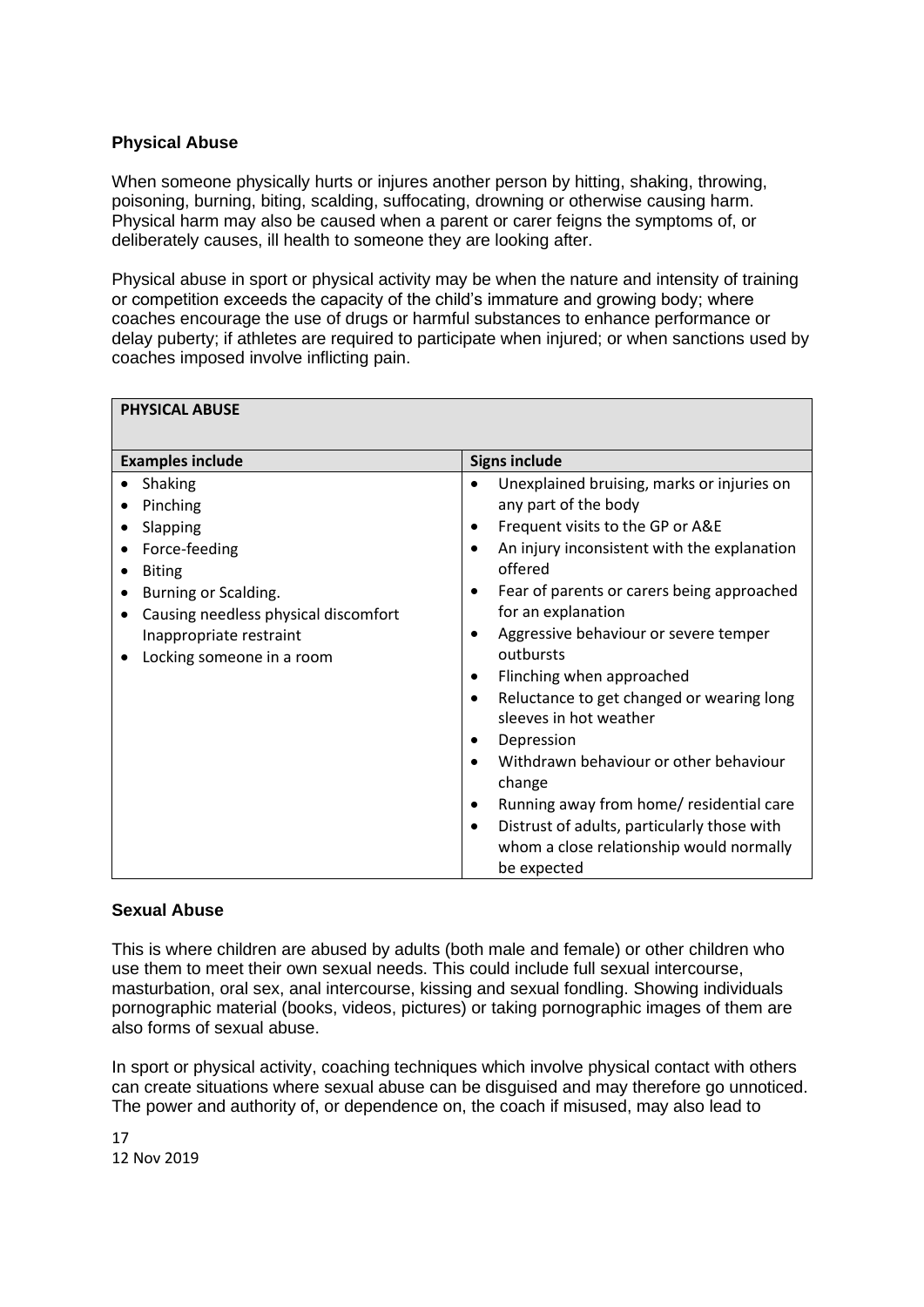abusive situations developing. Contacts made within sport and pursued e.g. through texts, Facebook or Twitter have been used to groom children for abuse.

| <b>SEXUAL ABUSE</b>                                                                                                                                                                                                                                               |                                                                                                                                                                                                                                                                                                    |
|-------------------------------------------------------------------------------------------------------------------------------------------------------------------------------------------------------------------------------------------------------------------|----------------------------------------------------------------------------------------------------------------------------------------------------------------------------------------------------------------------------------------------------------------------------------------------------|
| <b>Examples include</b>                                                                                                                                                                                                                                           | <b>Signs include</b>                                                                                                                                                                                                                                                                               |
| Rape and other sexual offences<br>For vulnerable adults, sexual activity<br>including sexual contact and non-sexual<br>contact that the person does not want, to<br>which they have not consented, could not<br>consent, or were pressured into consenting<br>to. | Pain or itching in the genital/anal areas<br>$\bullet$<br>Bruising or bleeding near genital/anal areas<br>Sexually transmitted disease<br>Vaginal discharge or infection<br>Stomach pains<br>Discomfort when walking or sitting down<br>Pregnancy<br>Sudden or unexplained changes in<br>$\bullet$ |
| Being encouraged or enticed to touch the<br>abuser                                                                                                                                                                                                                | behaviour, e.g. becoming aggressive or<br>withdrawn<br>Fear of being left with a specific person or<br>$\bullet$                                                                                                                                                                                   |
| Coercing the victim into watching or<br>٠<br>participating in pornographic videos,<br>photographs, or internet images<br>Any sexual relationship that develops where<br>one is in a position of trust, power or<br>authority                                      | group of people<br>Nightmares<br>Leaving home<br>Sexual knowledge which is beyond their<br>age or development age<br>Sexual drawings or language<br>٠                                                                                                                                              |
|                                                                                                                                                                                                                                                                   | Bedwetting<br>Saying they have secrets they cannot tell<br>anyone about<br>Self-harm or mutilation, sometimes leading<br>$\bullet$<br>to suicide attempts<br>Eating problems such as overeating or<br>anorexia                                                                                     |

#### **Emotional Abuse**

Emotional abuse is the persistent emotional ill-treatment of an individual so as to cause severe and persistent adverse effects on the person's emotional development. It may involve conveying to people that they are worthless or unloved, inadequate, or valued only insofar as they meet the needs of another person.

It may feature age or developmentally inappropriate expectations being imposed on someone or even the over protection of an individual. It may involve causing people to feel frightened or in danger by being constantly shouted at, threatened or taunted which may make the person very nervous and withdrawn. Some level of emotional abuse is involved in all types of ill-treatment of a child.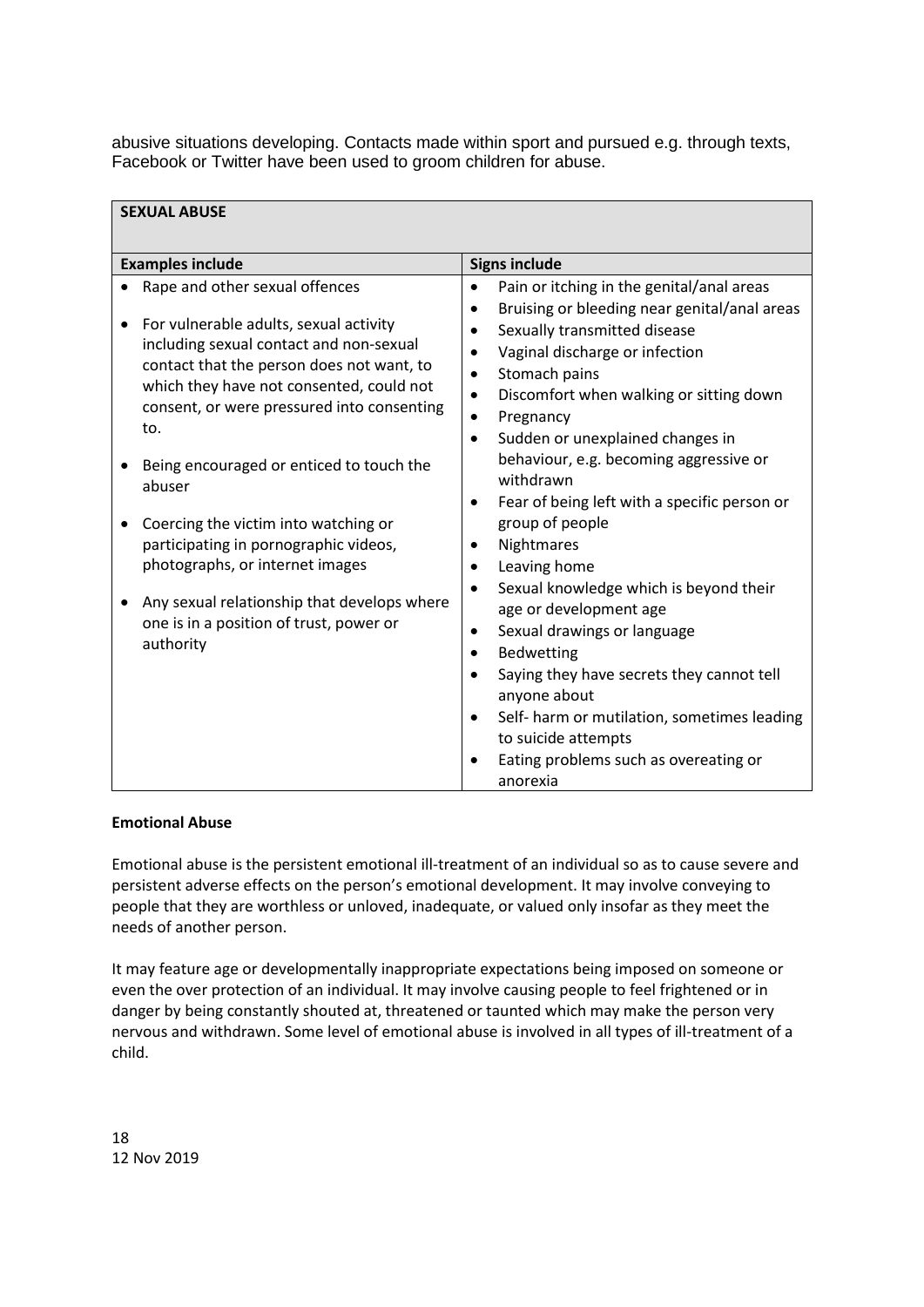Emotional abuse in sport or physical activity may occur if people are subjected to constant criticism, name-calling, sarcasm, bullying, racism or pressure to perform to unrealistically high expectations; or when their value or worth is dependent on sporting success or achievement.

| <b>EMOTIONAL/PSYCHOLOGICAL ABUSE</b>                                                                                                                                             |                                                                                                                                                                                               |  |  |
|----------------------------------------------------------------------------------------------------------------------------------------------------------------------------------|-----------------------------------------------------------------------------------------------------------------------------------------------------------------------------------------------|--|--|
| <b>Examples include</b>                                                                                                                                                          | <b>Signs include</b>                                                                                                                                                                          |  |  |
| Intimidation and/or threats<br><b>Bullying</b><br>$\bullet$<br>Rejection<br>Shouting<br>$\bullet$<br>Indifference and the withdrawal of approval<br>$\bullet$                    | A failure to thrive or grow<br>Sudden speech disorders<br>Developmental delay, either in terms of<br>$\bullet$<br>physical or emotional progress<br>Behaviour change<br>$\bullet$             |  |  |
| Denial of choice<br>$\bullet$<br>Deprivation of dignity or privacy<br>The denial of human and civil rights<br>$\bullet$<br>Harassment<br>Being made to fear for one's well being | Being unable to play or socialise with others<br>Fear of making mistakes<br>Self-harm<br>$\bullet$<br>Fear of parent or carer being approached<br>٠<br>regarding their behaviour<br>Confusion |  |  |

#### **Additional Welfare Considerations**

#### **Poor Practice**

Poor practice is behaviour of an individual in a position of responsibility which falls below "the Club's" required standard. Poor practice may not be immediately dangerous or intentionally harmful to an individual, however is likely to set a poor example.

Poor practice is potentially damaging to the individual, "the Company" and to those who experience it. For example, leading a group with alcohol on the breath, smoking, swearing in front of others, or not paying due care and attention to participants all constitute poor practice.

Poor practice can sometimes lead to, or create, an environment conducive to more serious abuse. It may also lead to suspicions about the individual's motivation, even where no harm is intended. For example, if a member of staff is giving one child too much attention, regularly transports children in their car, or encourages physical contact with children without obvious justification.

#### **Bullying**

Bullying by peers can occur whenever children and young people come together. Bullying can take many forms and is harmful to the victim. It may be physical e.g. hitting; online or cyber e.g. abusive messages, comments or images on social media; involve damage or theft of property; based on someone's gender, ethnicity, sexuality or disability; or about their physical ability.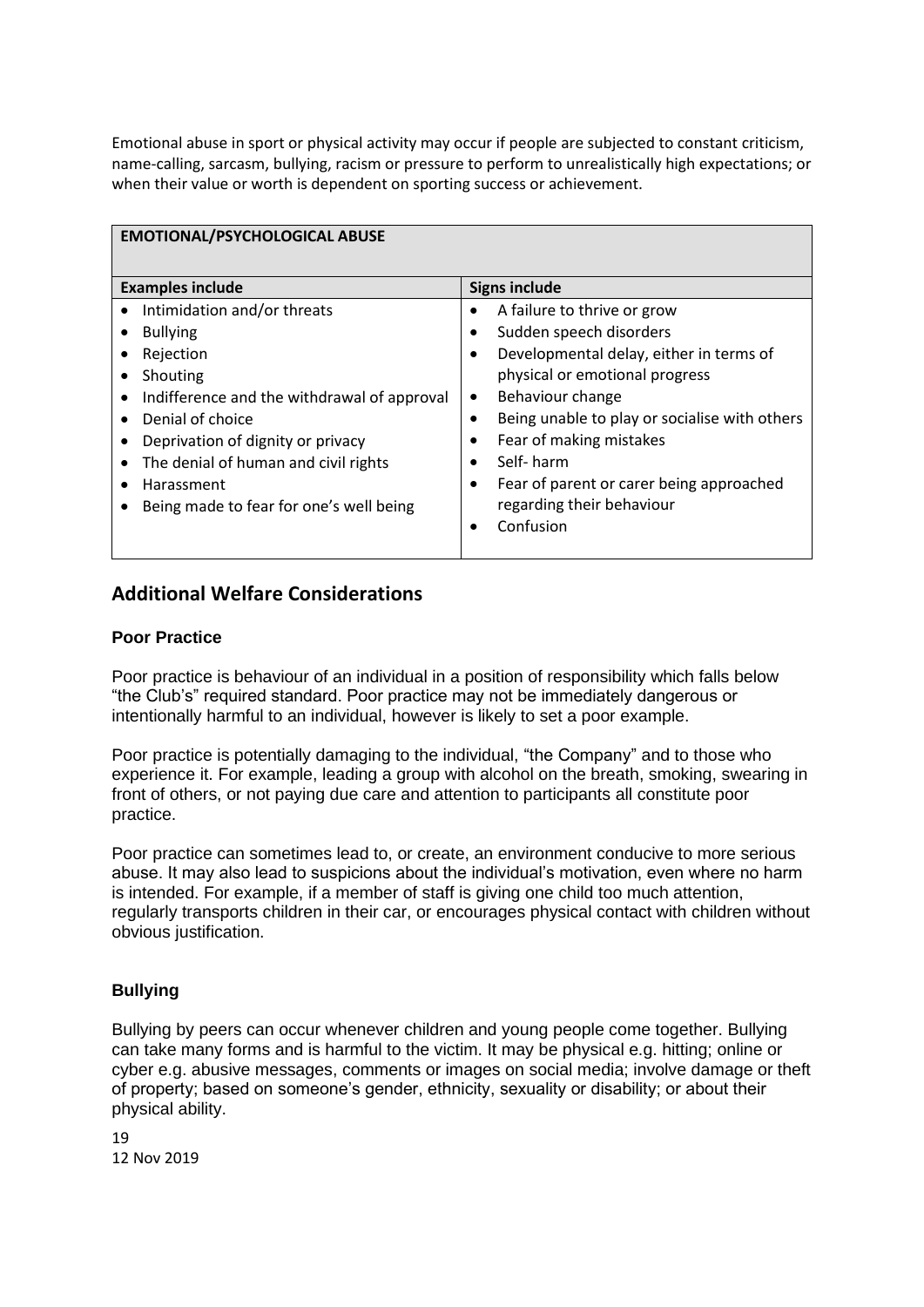More detail on recognising and managing instances of bullying can be found in "the Club's" Anti-Bullying Policy.

#### **Cyberbullying**

This is defined as the use of technology to harass, threaten, embarrass, humiliate, spread rumours or target another person. Refer to "the Club's" "Acceptable IT use policy". Bullying because of discrimination occurs when motivated by prejudice against certain people because of an individual's ethnic origin, colour, nationality, race, religion or belief, gender, gender reassignment, sexual orientation or disability.

#### **Child sexual exploitation**

This is a form of Child sexual abuse. It occurs where an individual or groups of people take advantage of an imbalance of power to coerce, manipulate or deceive a Child into sexual activity in exchange for something the victim needs wants and/or for the financial advantage or increased status of the perpetrator or facilitator. The victim may be sexually exploited even if the sexual activity appears consensual. Child exploitation can even take place through the use of technology.

#### **Sexting**

This is where a person sends or receives sexually explicit or suggestive images. (see appendices 10.a/b) Refer to UKCCIS guidance-sexting in schools.

#### **Peer- on-peer abuse**

Children and young people can be taken advantage of or harmed by adults and by other children. Peer-on-peer abuse is any form of physical, sexual, emotional and financial abuse, and coercive control, exercised between Children and within Children's relationships (both intimate and non- intimate)

#### **Grooming**

Grooming is defined as developing the trust of an individual and/or their family for the purposes of sexual abuse, sexual exploitation or trafficking. Grooming can happen both online and in person.

#### **Radicalisation**

The process by which a person comes to support terrorism and forms of extremism leading to terrorism. Anybody from any background can become radicalised. The grooming of children and/or adults at risk for the purposes of involvement in extremist activity is a serious safeguarding issue.

#### **Female genital mutilation (FGM)**

Involves procedures that intentionally alter or injure female genital organs for non-medical reasons. The procedure has no health benefits for girls or women. The Female Genital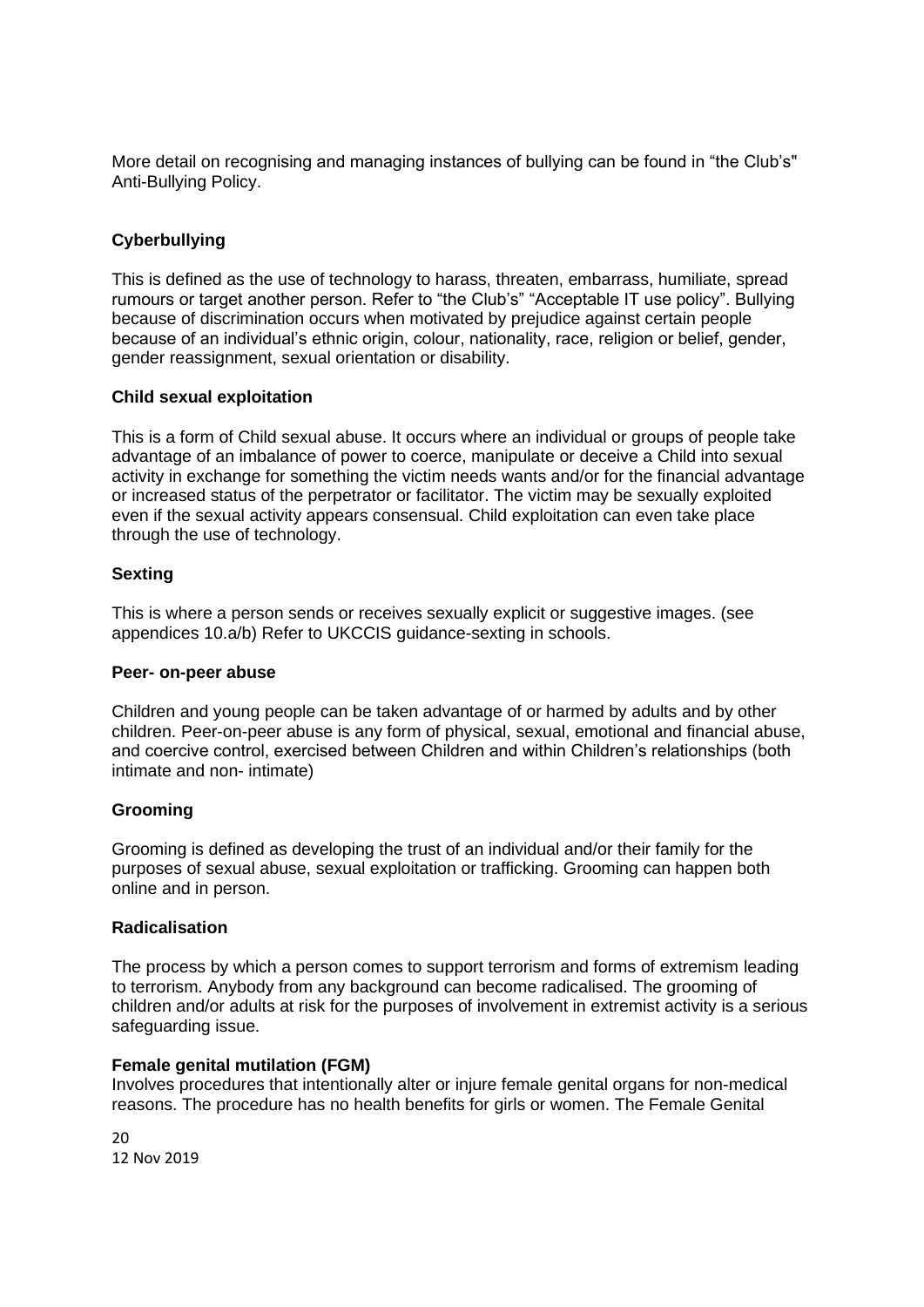Mutilation Act 2003 makes it illegal to practice FGM in the UK or to take girls who are British nationals or permanent residents in the UK abroad for FGM.

#### **Hazing**

Any rituals, initiation activities, action or situation with or without consent, which recklessly, intentionally or unintentionally endangers the physical or emotional well-being of vulnerable groups.

#### **Infatuations**

Vulnerable groups may develop an infatuation with a member of staff who works with them. There is a high risk that words or actions may be mis-interpreted, and allegations made against staff.

#### **Domestic violence**

Any incident or pattern of incidents of controlling, coercive or threatening behaviour, violence or abuse between those aged 16 Yrs. or above, who are or have been intimate with partners or family members regardless of gender or sexuality. This can encompass but is not limited to psychological, physical, sexual, financial, emotional abuse and so called "honour" based violence.

#### **Fabricate or induce illness**

Fabricated or induced illness is easiest understood as illness in a child which is fabricated by a parent or person in loco parentis. Acute symptoms and signs of illness cease when the child is separated from the parent.

#### **Forced Marriage**

A marriage in which one or both spouses do not consent to the marriage and duress is involved. This is different from an arranged marriage where both parties agree. A forced marriage is a criminal offence (The Anti-social Behaviour, Crime and Policing Act 2014) and can result in up to 7yrs in prison.

#### **County Lines**

This is a term used to describe gangs and organised criminal networks involved in exporting illegal drugs. They are likely to exploit children. Child Criminal exploitation is common in county lines and occurs where an individual or group takes advantage of an imbalance of power to coerce, control, manipulate or deceive a child or young person under the age of 18 Yrs. Child Criminal exploitation

does not always involve physical contact but can occur through the use of technology.

#### **Increased Risk to Vulnerable Children**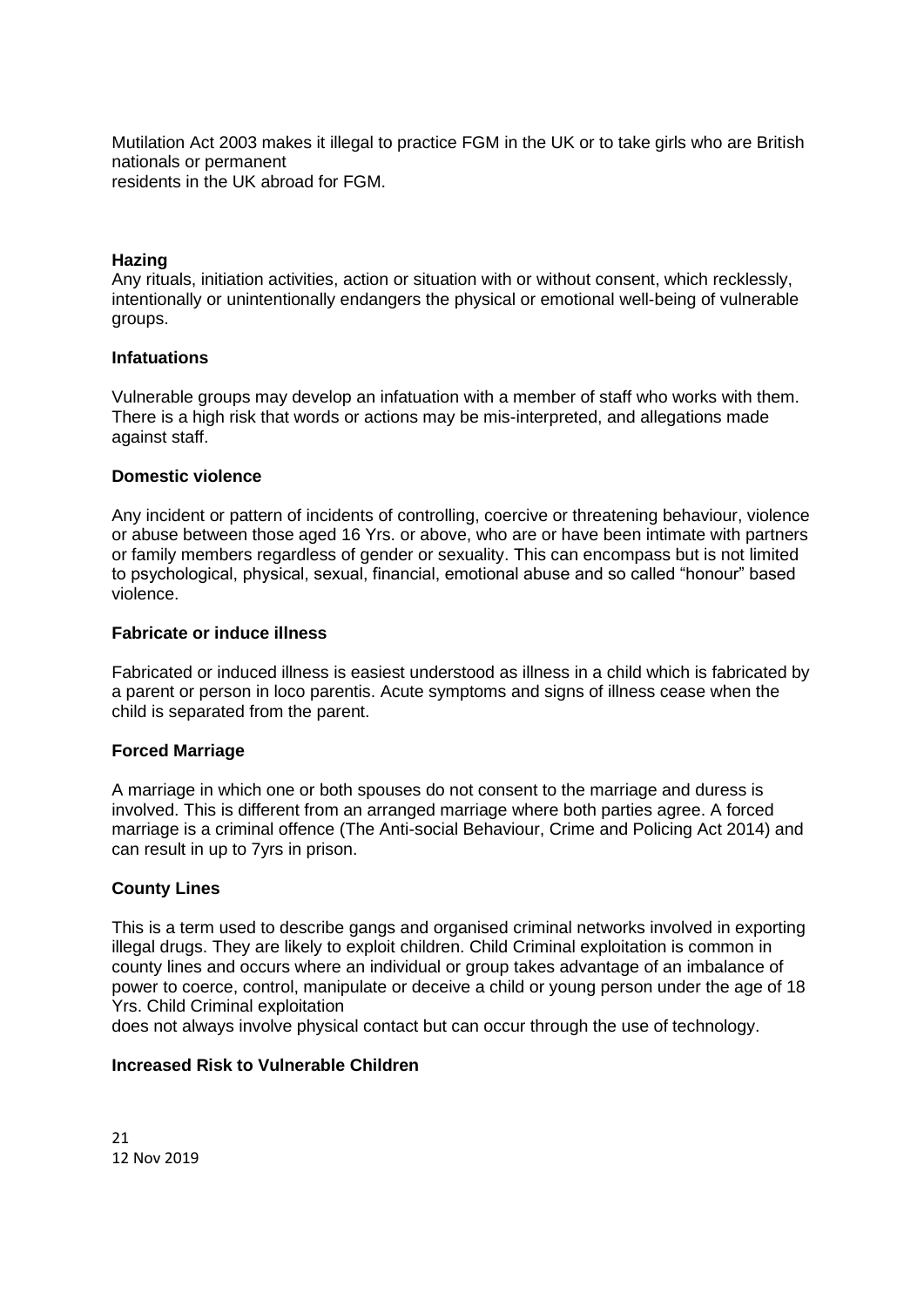There are many issues that may contribute to child abuse, but some factors increase the risk to children and make them more vulnerable to abuse. They can be found in the background of parents, in the environmental situation and in attributes of the child themselves. (SEN Code of Practice guidelines 2015)

#### **Parental factors:**

- Parent has a mental illness
- Parent is abusing drugs or alcohol
- Parent has already abused a child
- Pregnancy was not wanted
- Parent has a background of abuse when growing up
- Young, unsupported mother often with low education
- Parents have unrealistic expectations of the child and lack parenting knowledge
- Parent is isolated and has little support
- Parent has a learning difficulty

#### **Environmental factors:**

- Overcrowding in the house
- Poverty or lack of opportunity to improve the family's resources
- Domestic violence is present
- A non-biological adult (i.e. unrelated) living in the house
- Family is experiencing multiple stress

# **Private fostering**

A privately fostered child is a child under 16 yrs. (18 Yrs. If disabled) who is cared for by an adult who is not a parent or close relative where the child is to be cared for in that home for 28 days or more.

Should any child be placed in a Host Family who meets the above criteria the "Club" will be required to work with the local authority to ensure that all legislative and local procedures are met. (Private Fostering Regulations 2005)

#### **Prevent**

This is part of the government's counter terrorism strategy and addresses all forms of dangerous extremism including Islamist extremism and far right extremism. Prevent aims to:

- respond to the ideological challenge of terrorism and the threat we face from those who promote it.
- prevent people from being drawn into terrorism and to ensure they are given appropriate advice and support
- work with sectors and institutions where there are risks of radicalisation that we need to address.

There are specific statutory obligations under Prevent for organisations such as the "Club" to provide training for all staff and players.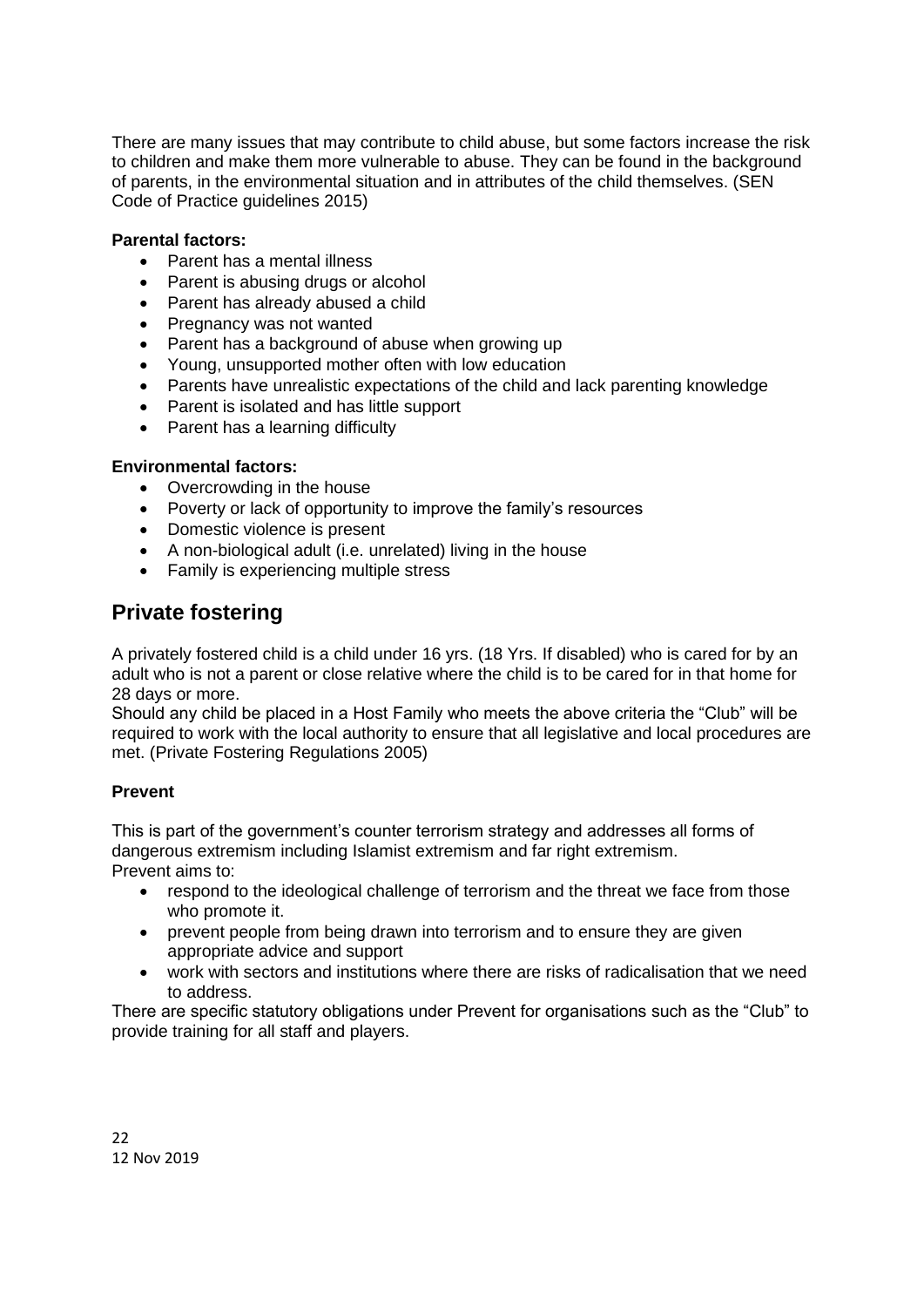| Appendix 2 |                                                                                                 |                                                                                                                 | What to do if you're worried that a child is being abused                            |                                                                                                               |
|------------|-------------------------------------------------------------------------------------------------|-----------------------------------------------------------------------------------------------------------------|--------------------------------------------------------------------------------------|---------------------------------------------------------------------------------------------------------------|
|            |                                                                                                 |                                                                                                                 | <b>Discuss with Senior Safeguarding Officer</b><br><b>Maggie Martin</b>              |                                                                                                               |
|            | For advice prior to referral call<br><b>Maggie Martin</b><br><b>Senior Safeguarding Officer</b> | DSO: Refer Concern to<br>County Welfare Officer<br>and/or Police and/or                                         | No Longer has a concern                                                              | Concerns about child's<br>immediate safety                                                                    |
|            | 07880140411<br><b>Gloucestershire FA</b>                                                        | Children Services if required<br>and FA Case Management                                                         | No Further Action<br>A record should be kept of your<br>concern and the action taken | Police<br>Call 999                                                                                            |
|            | <b>Designated Safeguarding Officer</b><br>Hugh Feltham<br>01454615888                           | Follow up in writing within 24<br>hours on a Referral Form.<br>Keep a copy (and secure) of<br>all documentation | <b>NO FURTHER ACTION</b>                                                             | <b>Emergency Children's Services</b><br>Duty Team                                                             |
|            | <b>Safeguarding Officer EFL</b><br><b>Alex Richards</b><br>01772325940                          | Agency should acknowledge<br>receipt of referral and decide<br>on next course of action                         |                                                                                      | 01170490944<br>FA Case Investigation Unit                                                                     |
|            | FA Case Management Team<br>Investigation Team<br>0800 169 1863                                  | <b>Further</b><br>enquiry/investigation by                                                                      |                                                                                      | 0800 169 1863<br>Police (See above)<br><b>Children's Services (above)</b><br>NSPCC Helpline: 0808 800<br>5000 |
|            | F/A NSPCC Helpline<br>0808 800 5000                                                             | appropriate agency                                                                                              |                                                                                      | SUSPENSION/PROSECUTION                                                                                        |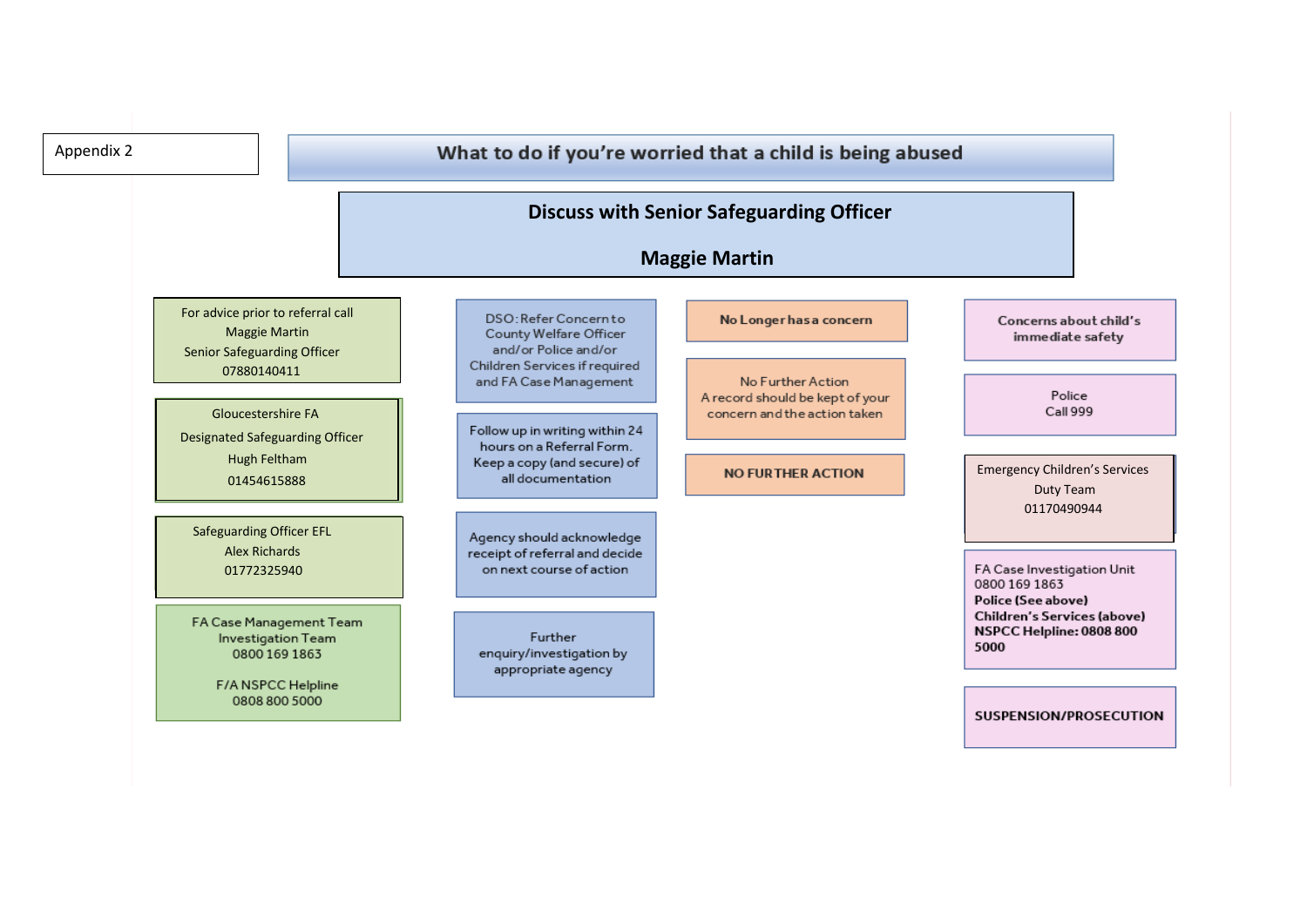# Your Safeguarding teams

Appendix 3

| Maggie Martin-Senior Safeguarding Officer                              |                                                                     |                                                                               |                                                                                                                                      |
|------------------------------------------------------------------------|---------------------------------------------------------------------|-------------------------------------------------------------------------------|--------------------------------------------------------------------------------------------------------------------------------------|
| <b>BCFC</b><br>Doug Harman-Executive Director                          | <b>BB</b><br><b>Mark Tainton- Chief Executive</b>                   | <b>FLYERS</b>                                                                 | <b>BS/Ashton Gate</b>                                                                                                                |
| Academy<br>Jen Owsley-DSO<br>Mark Humphrey-Player Care<br>Manager      | Academy<br><b>Gary Townsend-DSO</b><br>Gethan Watts - Assistant DSO | Academy                                                                       | Dale Fitzsimmons-Chef de Partie                                                                                                      |
| <b>First Team</b><br>Kaya Pinnock-First Team Staff<br>Co-ordinator     | <b>First Team</b><br><b>Mark Tainton-DSO</b>                        | <b>First Team</b><br><b>Steve Devereux-DSO</b><br>Mike Edkins - Assistant DSO | Gareth Torpey - Disability Liaison<br>Officer<br>Jerry Tocknell- Supporter liaison<br>officer                                        |
| Foundation<br><b>Chris Stenner-DSO</b><br>James Howiantz-Assistant DSO | Foundation<br><b>Craig Capel-DSO</b>                                | Foundation<br><b>Benjamin Breeze-DSO</b>                                      | Foundation<br><b>Rob Webber-DSO</b>                                                                                                  |
| Women's<br>Rebecca Smith-Administrator<br><b>Club Welfare Officer</b>  | Women's<br><b>Clare Brophy-DSO</b>                                  |                                                                               | Dave Storr-Head of Safety and<br>Security<br><b>Simon Anstey-Disability Steward</b><br><b>Match Day</b><br>Chris James-lead Chaplain |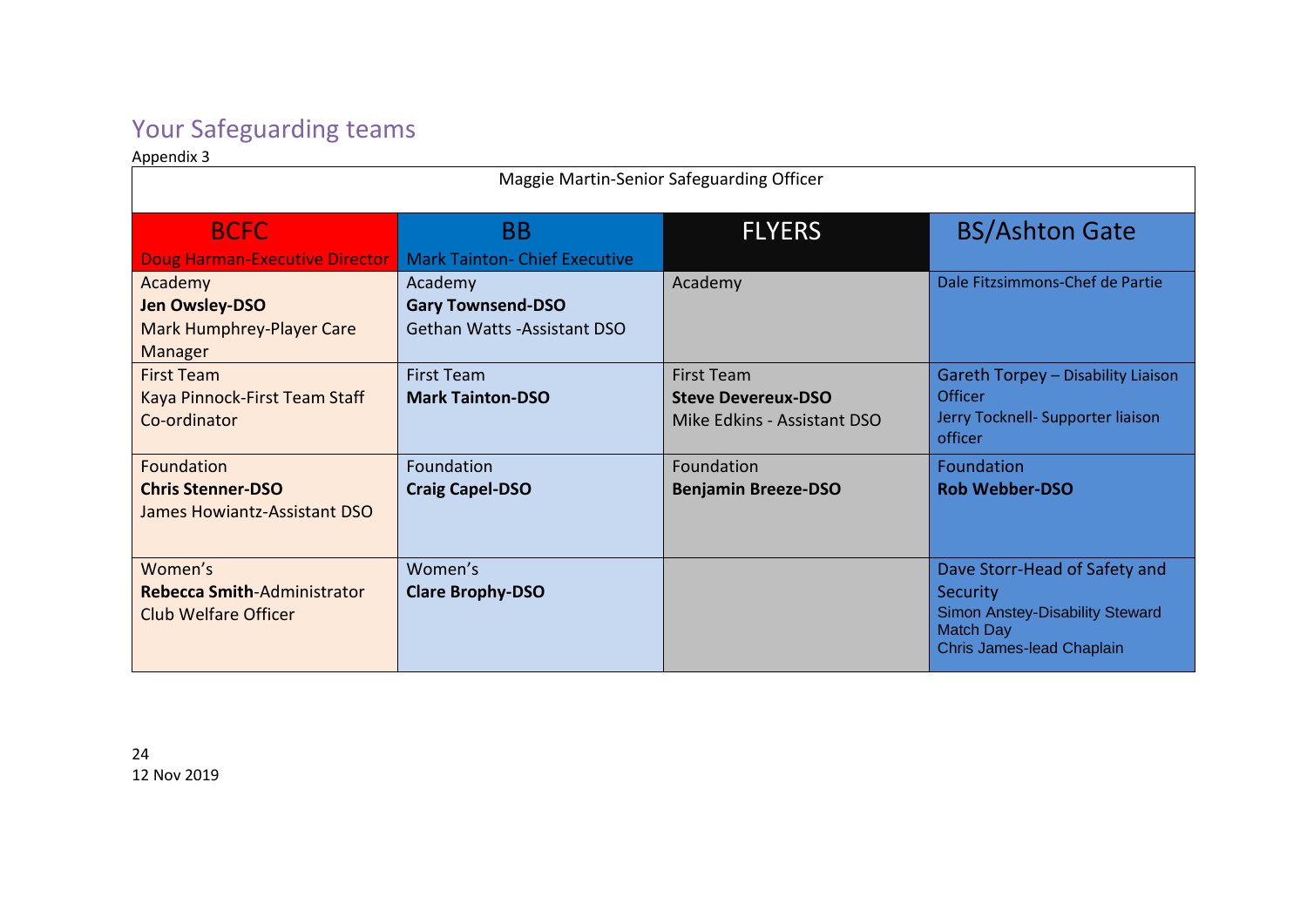



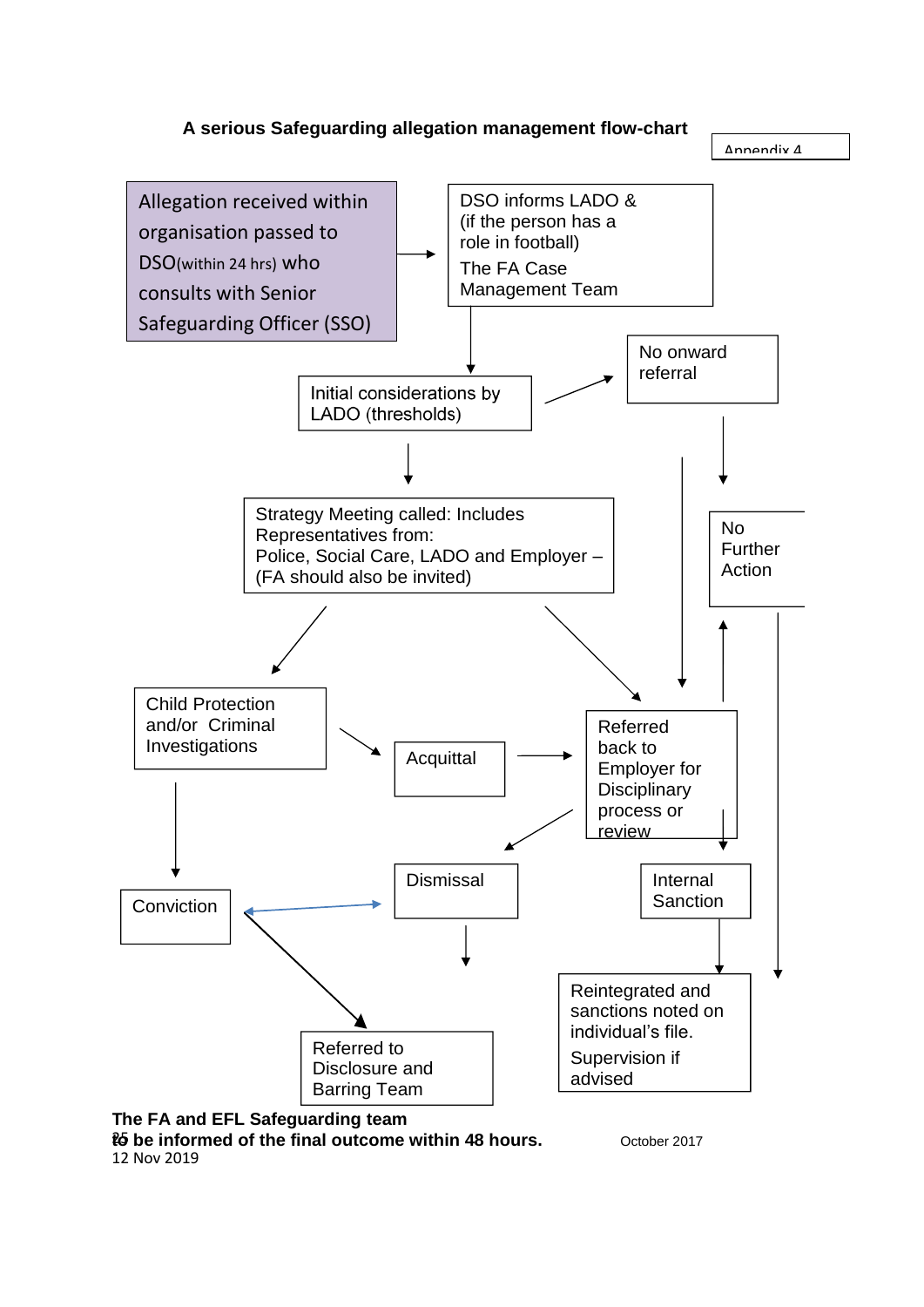

 **Incident reporting flow-chart.**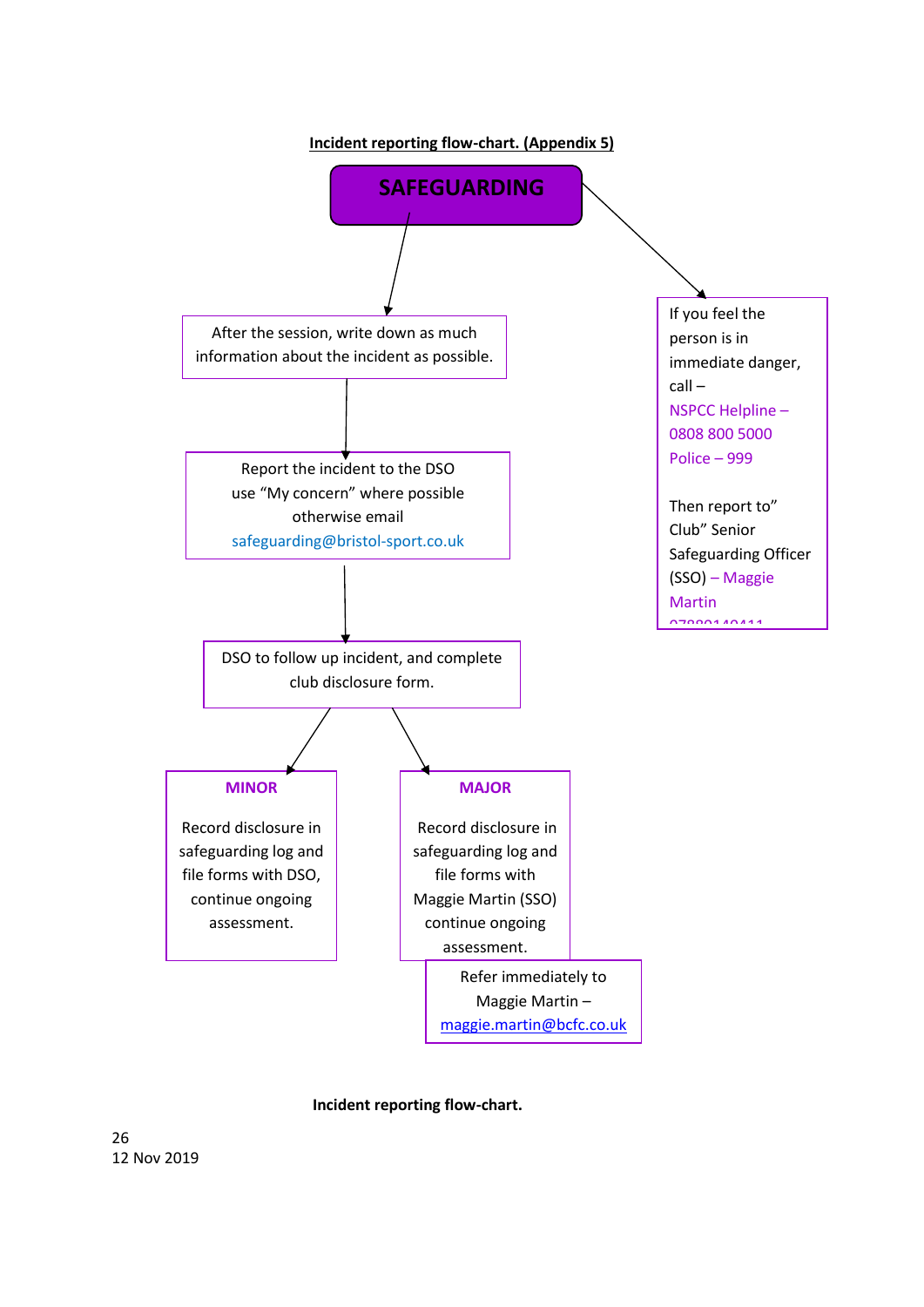

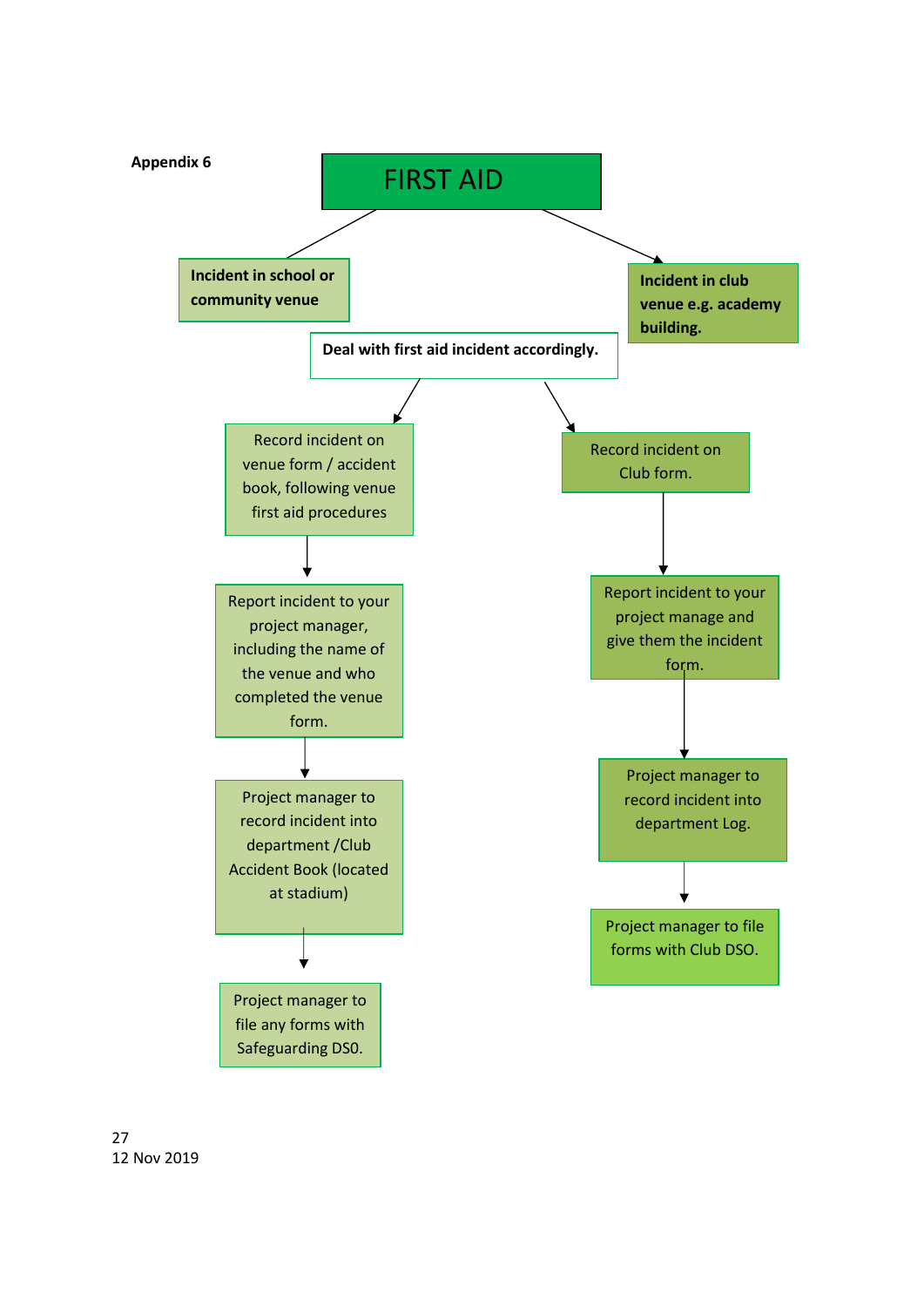

further incidents.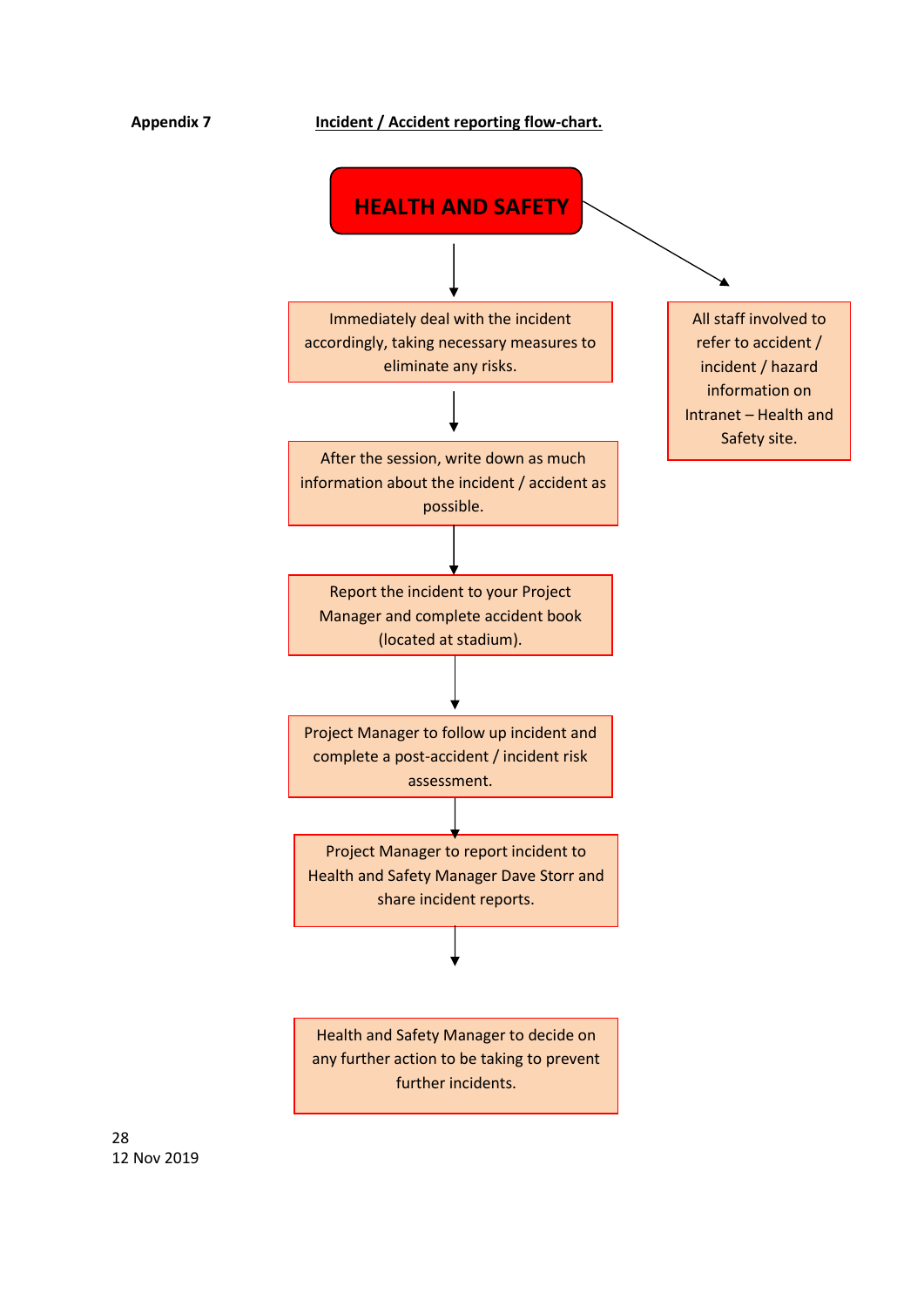# **Foundation-Events/Competition check list.**

#### **Appendix 8**

### **External Event Booking**

- $\triangleright$  Receive external event enquiry
- $\triangleright$  Speak to Manager to confirm event
- $\triangleright$  Check venue availability
- $\triangleright$  Complete intranet request form and wait for confirmation
- $\triangleright$  Confirm availability & request full details
- $\triangleright$  Send generic club risk assessment to hirer and emergency evacuation information
- ➢ Request external hirer's Health & Safety risk assessment, Safeguarding Risk assessment **(Risk Assessments to name a lead first aider and safeguarding officer for the event)** and Employers & Public Liability Insurance certificates
- $\triangleright$  Share all documents with Dave Storr and Maggie Martin *\*Where possible complete risk assessments in advance to be discussed and agreed by DSO Safeguarding "*
- $\triangleright$  Once all documents are in place, receive manager approval for event
- ➢ Make hirer aware it may be necessary to request permission slips for any U18 groups
- $\triangleright$  Give hirer a name and contact number for the lead Foundation member of staff for the event day
- $\triangleright$  Lead staff to make sure hirer is aware of emergency evacuation procedures and have access to first aid kit and red evacuation bag

# **Internal Event Booking**

- $\triangleright$  Speak to Manager to confirm event
- $\triangleright$  Check venue availability
- $\triangleright$  Complete intranet request form and wait for confirmation
- ➢ Complete a Health & Safety risk assessment and Safeguarding Risk assessment **(Risk Assessments to name a lead first aider and safeguarding officer for the event)**
- ➢ Share all documents with Dave Storr and Maggie Martin *\*Where possible complete risk assessments in advance to be discussed and agreed at monthly Safeguarding meetings"*
- ➢ Once all documents are in place, receive manager approval and confirm event
- $\triangleright$  Collect all event and photo consent forms
- $\triangleright$  Name a Foundation member of staff as a lead for the event day
- $\triangleright$  Lead staff to have access to first aid kit and red evacuation bag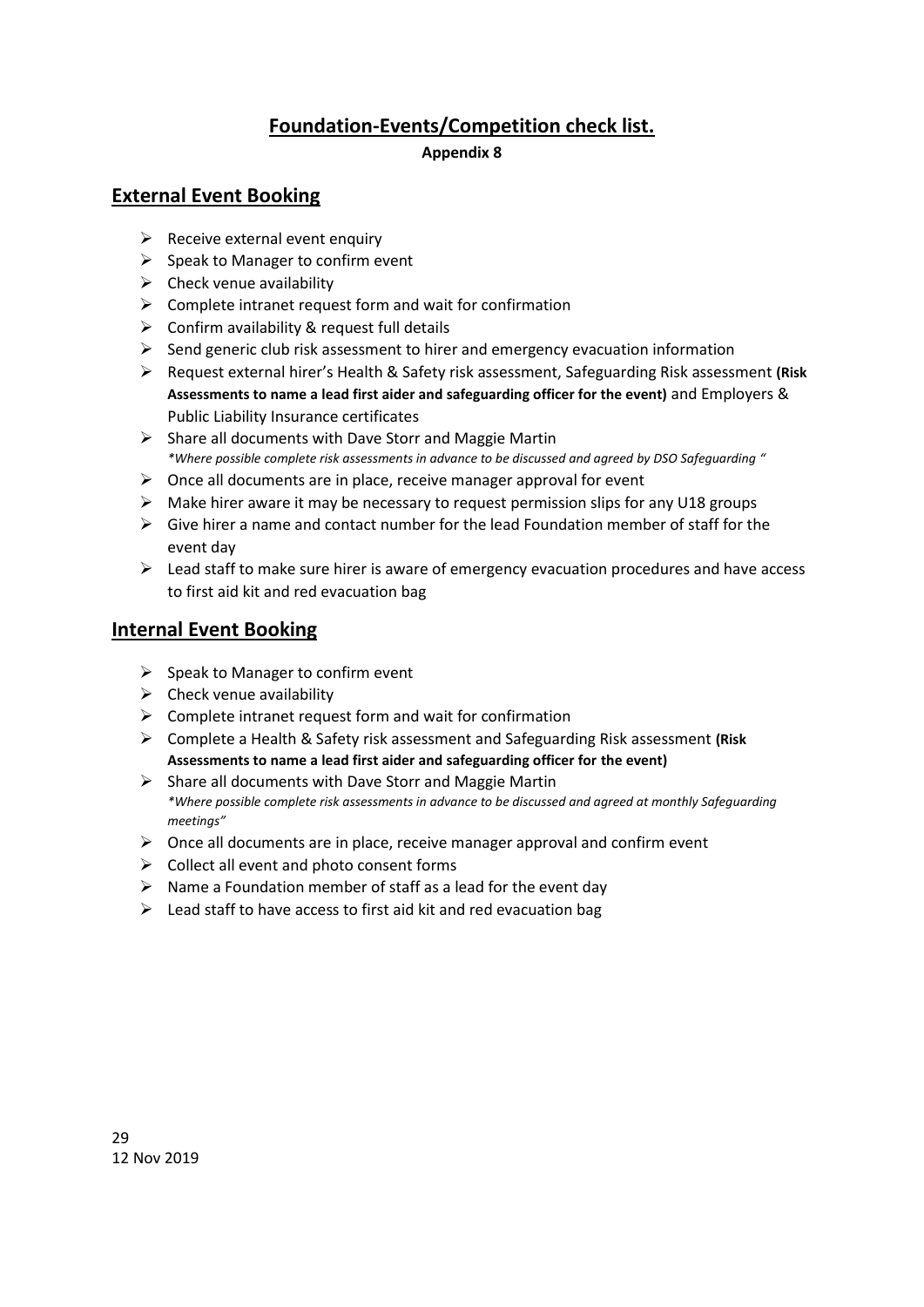# Staff Personal Media Guidance and Procedures

Appendix 9.a.

Guidance for Staff

#### **DO:**

-gain written parent / carer permission before giving access to U18.

- explain to the parent/carer/player the method of communication to be used and the reasons.

-always use group texts or emails and always copy parents/carers and the designated member of Safeguarding team into all communications with young people.

-make sure texts, emails are only in relation to specific "Club" related activities.

-Report to DSO/SSO any inappropriate communication from a young person.

# **DO NOT:**

- use your personal phone to text a young person connected with the "Club".

- become friends with, follow, or add to your personal social media network any potential, current or former young person (under 19) This includes use of "like".

- use internet or web-based communications to send personal messages of a non-football nature to a child or young person. This includes, "banter" or comments.

-use language that is directly or could be misinterpreted as being racist, sexist, derogatory, threatening, abusive or sexualised in tone.

-use the "Club" user- name for personal use.

Any of the above could lead to abuse of a position of trust and breach the standards of professional behaviour and conduct expected by the "Club" and could be the subject of disciplinary procedures.

#### **The "Club" will;**

-ensure all privacy settings are locked so that the pages are used explicitly for "Club" matters and not as a place to meet or have private conversations.

-monitor social networking pages regularly and where appropriate, raise any concerns or disciplinary matters.

Please refer to the "Club" policy on Acceptable use of IT and IT and Internet use policy

Remember your Induction training and the "Club" Safeguarding code of conduct.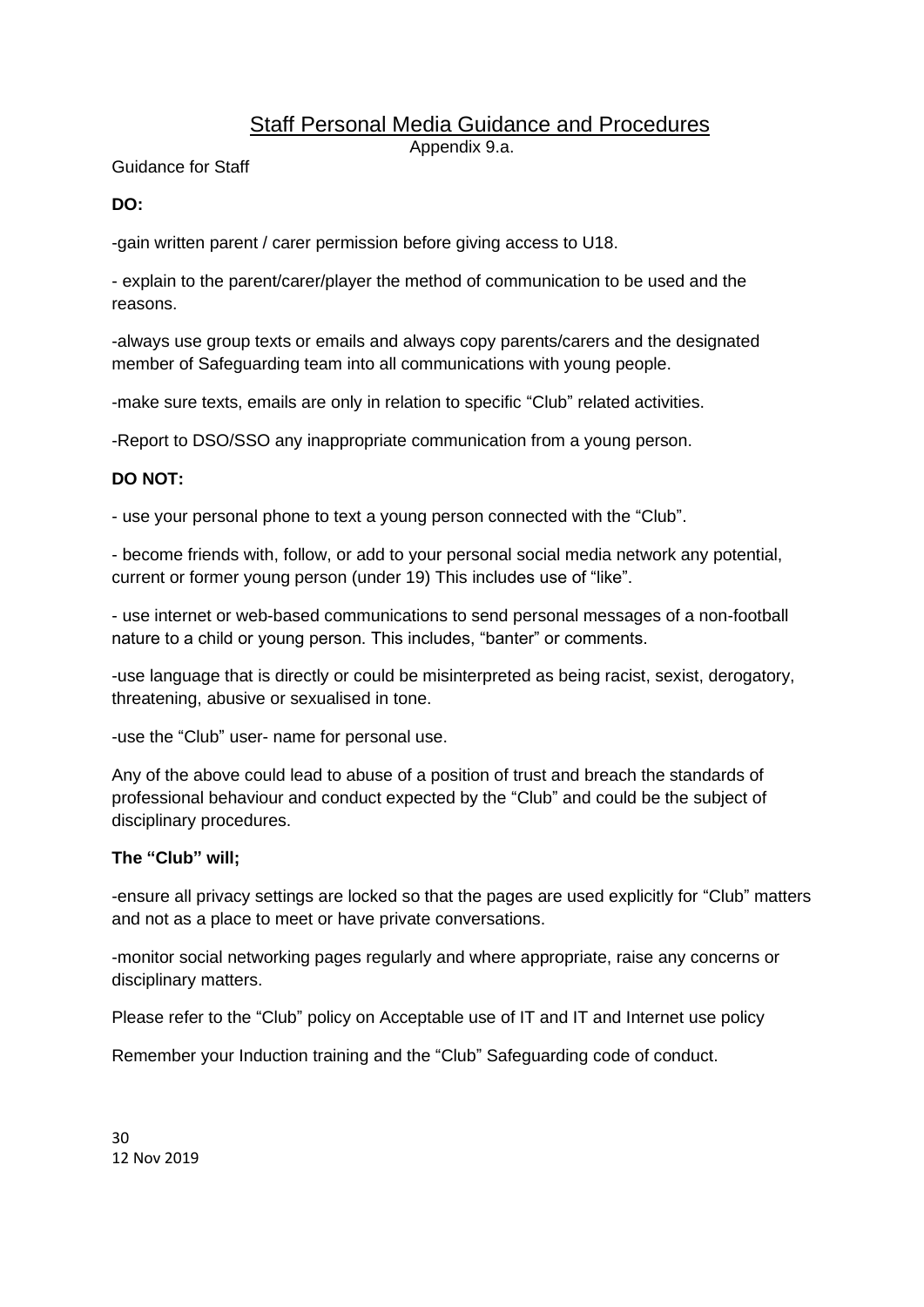# 9.b. Player personal media Guidance and Procedures U18

Within the "Club" we want you to use social networks and the internet safely to get or receive information. The guidance below is to keep everyone safe and to ensure we respect each other.

#### **The Club will;**

-monitor social networking pages regularly and where appropriate, raise any concerns or disciplinary matters.

-gain written parent / carer permission before giving access to U18.

- explain to the parent/carer/player the method of communication is to be used between parents, players and staff and the reasons.

-always use group texts or emails and always copy parents/carers and the designated member of Safeguarding team into all communications with young people.

-make sure texts, emails are only in relation to specific "Club" related activities.

#### **Guidance for players**

- Know who from the "Club" should be contacting you and which site they will use to do so.

- Do not post, text or email things that are hurtful, insulting, offensive, abusive, threatening or discriminatory (e.g. racist, sexist or homophobic). This could be against the rules of football or even criminal and may lead to disciplinary action.

-Do not give out personal details including mobile phone numbers. email addresses or social media account access (such as accepting friend or follow requests) to people you do not know well online.

-Use all guidance from social networking sites to keep yourself safe.

-No matter how well you get on with coaches, manager, staff do not invite them to become your friends online They have been asked not to accept such invitations.

-Tell an adult you trust or DSO/SSO if you are asked to become the friend of an adult involved in the "Club" or within football.

Tell an adult you trust about any communications that make you feel uncomfortable or that asks you not to tell your parent/carer or speak to DSO or Senior Safeguarding Officer. (Maggie Martin 07880140411).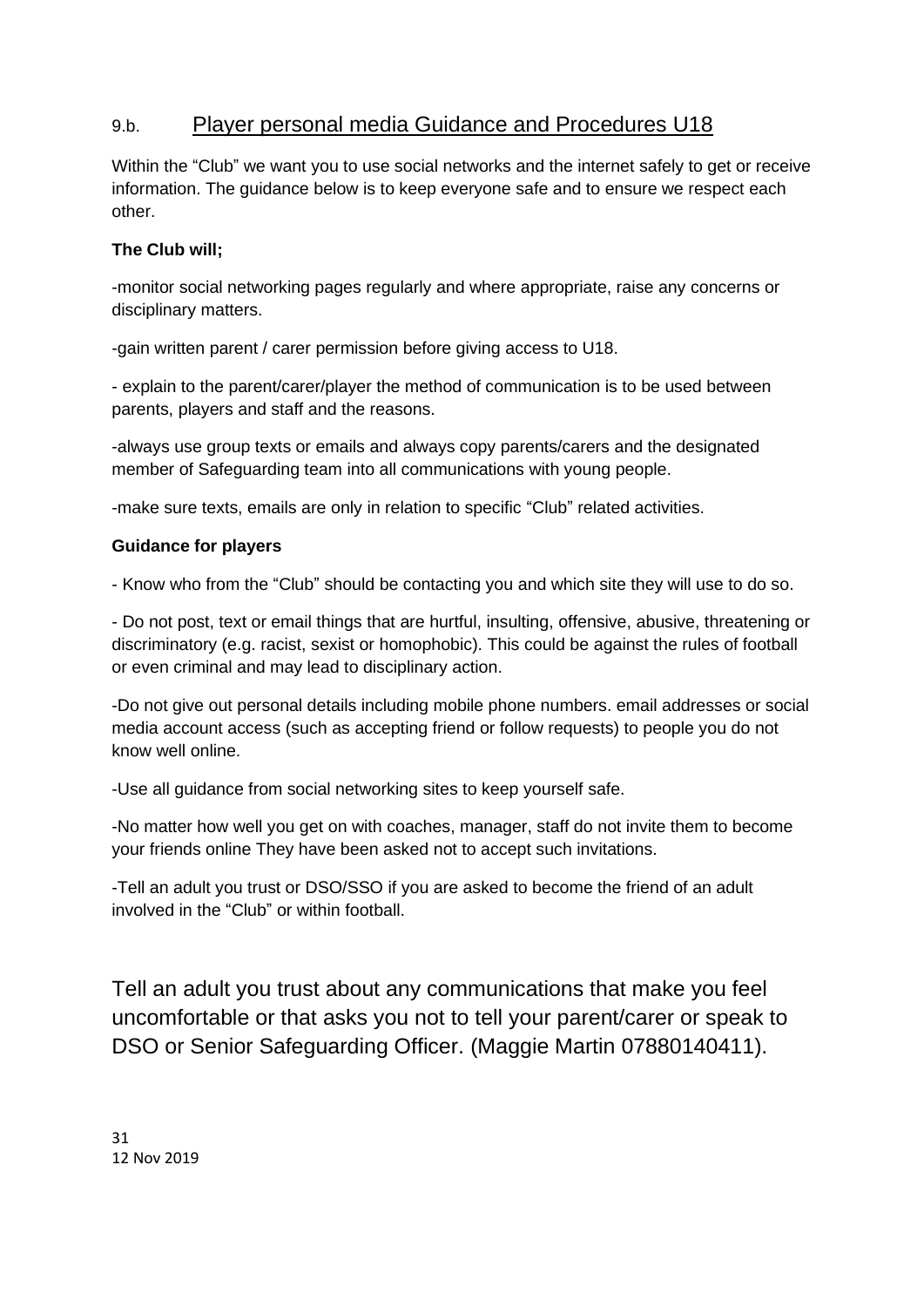# **Procedures for Youth Produced Sexual Imagery -Guidance for staff**

Appendix 10.a.

#### **Definitions**:

"Youth produced" means young people sharing images that they, or another young person have created of themselves.

"Imagery "means both still and moving videos.

#### **Description:**

-A person under the age of 18 creates and shares sexual imagery of themselves with a peer under the age of 18.

-A person under the age of 18 shares sexual imagery created by another person with a peer under the age of 18 or an adult.

A person under the age of 18 is in possession of sexual imagery created by another person under the age of 18.

#### **Legislation:**

The Protection of Children Act 1978 as amended in the Sexual Offences Act 2003 states that it is illegal to make, possess, distribute any imagery of someone under 18 which is "indecent". This includes imagery of yourself if you are under 18. Note that the sharing of sexual imagery of people under 18 by adults constitutes sexual abuse and will lead to an immediate police referral.

#### **What should you do?**

-You should NOT view the imagery.

**-**Refer the incident to the Club DSO or SSO (Maggie Martin 07880140411) as soon as possible and within 24 hrs.

#### **What will happen next?**

-The DSO will hold an initial review meeting with appropriate staff.

-Subsequently there will be interviews with young people involved (if appropriate)

-Parents will be involved as soon as possible (unless there is a definite reason not to).

- If at any stage it becomes apparent that a young person has been harmed or at risk of harm or that a criminal offence may have been committed the SSO will make a referral to the Police or Social care. This would include where an adult is involved, violent acts, or the young person is being black mailed or groomed.

At all times the victim's well- being will be of paramount importance.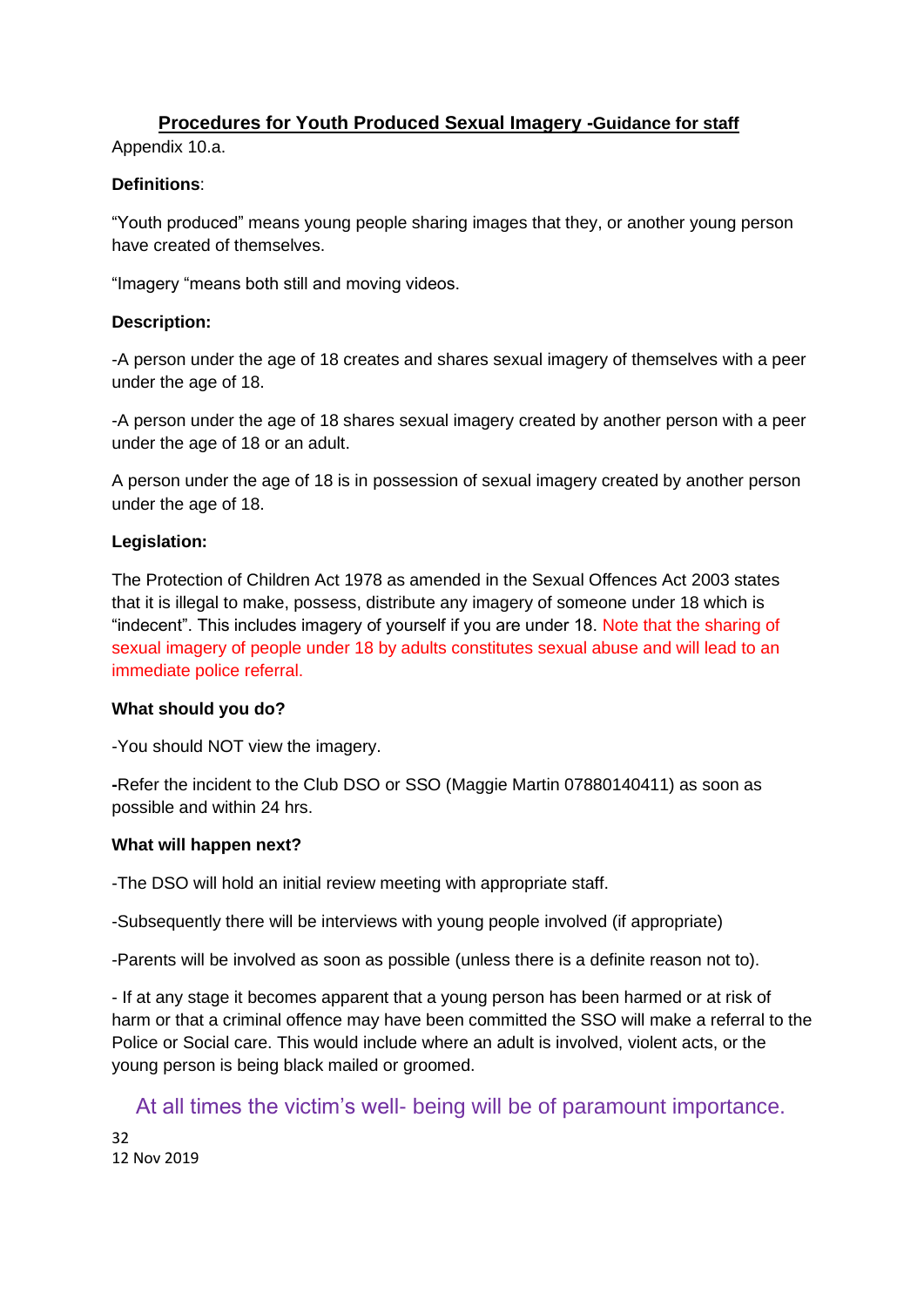# 10.b.Procedures for Youth produced sexual imagery

#### **Guidance for players**

#### **Legislation:**

The Protection of Children Act 1978 as amended in the Sexual Offences Act 2003 states that it is illegal to make, possess, distribute any imagery of someone under 18 which is "indecent". This includes imagery of yourself if you are under 18.

#### **You must not:**

- create and share with anyone any sexual images-photos or videos- of yourself.

- share sexual images-photos or videos-with any other whether they are under the age of 18 or not.

- be in possession of sexual images-photos or videos- created by another person under the age of 18.

- be in possession of any sexual image-photos or videos- sent to you by an adult.

If any of the above should happen please speak immediately to a person you trust or Head of Safeguarding and Welfare. You should not show the imagery to anyone else.

#### **What will happen next**

-The person you have spoken to will tell the Head of Safeguarding (SSO) .

-If appropriate The Head of Safeguarding speak with you.

-Parents will be involved as soon as possible (unless there is a definite reason not to).

If at any stage it becomes apparent that you or another young person has been harmed or is at risk of harm the Head of Safeguarding will make a referral to the Police or Social care. This would include where an adult is involved, violent acts, or the young person is being black mailed or groomed.

Remember we are there to help and support you.

#### **If you feel unable to talk to anyone at the Club you can get help by contacting;**

**[www.clickCEOP.net](http://www.clickceop.net/) NSPCCHelpline 0808 800 5000**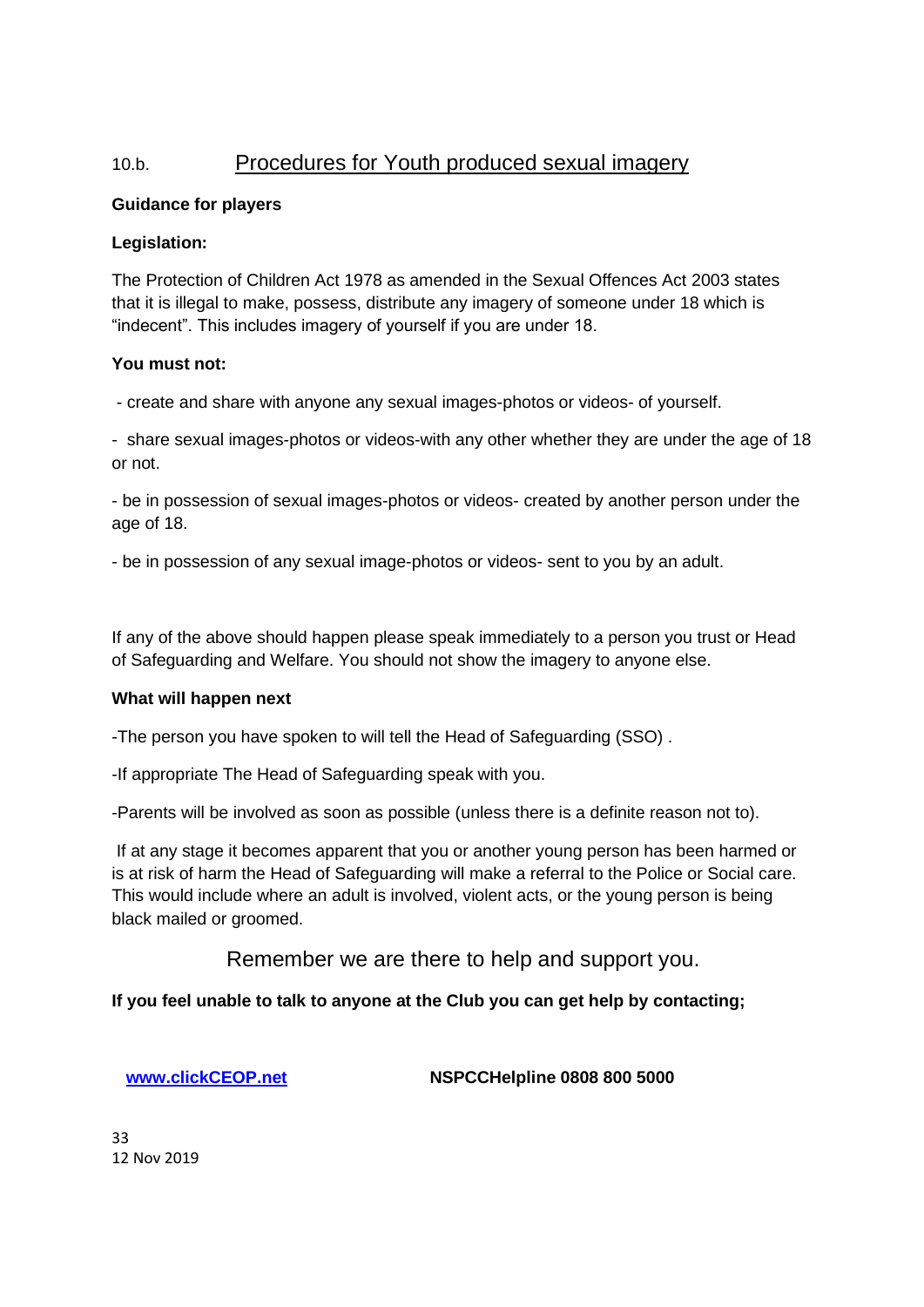# **Match Days**

On match days the stadium is in the control of the Head of Safety and Security Dave Storr or his nominated deputy. Anyone who has a concern for the safety and well-being of a child or young person should immediately contact the control room. The Head of Safety and Security will then alert the Senior Safeguarding Officer (SSO) Maggie Martin who will attend the incident and advise on any appropriate action including police liaison.

Stewards with appropriate training will be allocated to members of the public who are considered "vulnerable" many of whom are situated in the disabled bays. Specific stewards with DBS checks will be responsible for supporting the SSO and will be advised to do so by the Head of Safety and Security.

#### **Ejections**

In the case of a supporter being U18 the control room must be informed immediately. No person U18 should be ejected from the ground until the SSO has attended and a responsible adult has been contacted.

#### **Searching**

The "Club" has a clear searching policy which sets out the correct protocols for searching children and young people. All stewards are aware of the policy and receive additional training.

#### **Lost Child**

This should be reported immediately to Head of Safety and Security who will alert the SSO. Under no circumstances should an adult be alone with a child. They need to situate themselves in sight of the control room and other people (further detail see contingency plan 31)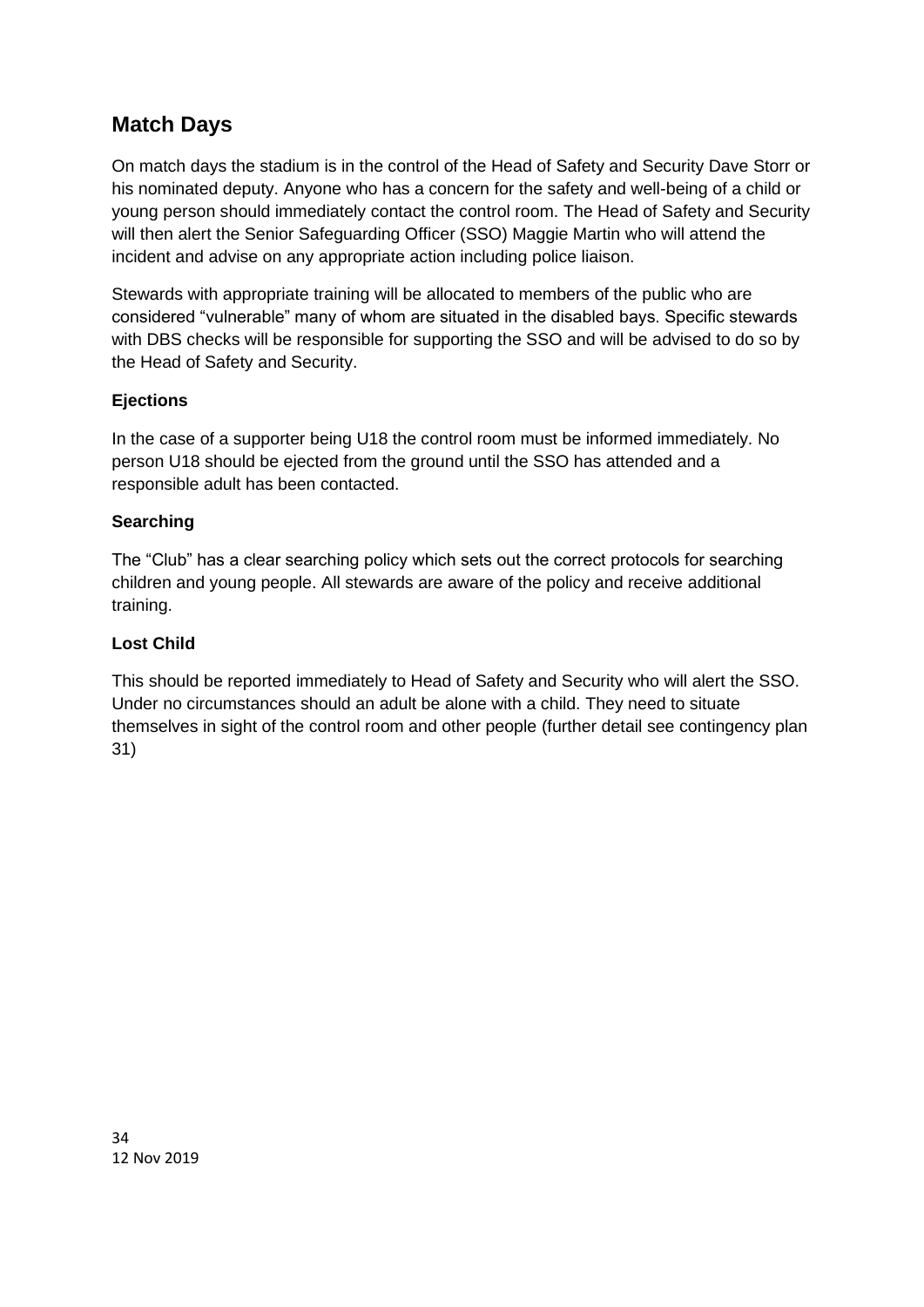Appendix 11

#### **COVID-19**

Date of statement: April 2020

#### **Company statement**

The way in which our "Company" will currently operate in response to coronavirus (COVID-19) is fundamentally different to business as usual. However, a number of our important safeguarding principles remain the same:

- with regard to safeguarding, the best interests of children and adults at risk will always continue to come first
- if anyone has a safeguarding concern about any child or adult at risk connected to" the Company" they should continue to act and act immediately
- the Senior Safeguarding Officer for "the Company" will always be available on safeguarding @bristol-sport.co.uk or 07880140411
- unsuitable people are not allowed to enter "the Company" workforce and/or gain access to children or adults at risk.
- children and adults at risk continue to be protected when they are online

#### **"The Company" lead safeguarding contacts**

During the Covid-19 social distance period the safeguarding contacts for "the Company" are as follows:

#### **"The Company"**

Senior Safeguarding lead - Maggie Martin safeguarding@bristol-sport.co.uk or 07880140411

#### **Bristol City**

Academy - Jen Owsley [jenowsley@bcfc.co.uk](mailto:jenowsley@bcfc.co.uk) or 07989771081 First team - Maggie Martin safeguarding@bristol-sport.co.uk or 07880140411 Robins Foundation - Chris Stenner [chris.stenner@bcfc.co.uk](mailto:chris.stenner@bcfc.co.uk) or 07500116133337 Women and RTC - Rebecca Smith [rebecca.smith@bcfc.co.uk](mailto:rebecca.smith@bcfc.co.uk) or 07584770954

#### **Bristol Bears**

Academy - Gary Townsend gtownsend@bristolbearsrugby.com or 07572658449 First team – Mark Tainton [mtainton@bristolbearsrugby.com](mailto:mark.tainton@bristolbearsrugby.com) or 07860337814 Community Foundation: Craig Capel ccapel@bristolrugby.co.uk or 07735285008 Women – Clare Brophy [safeguarding@bristolbearswomen.com](mailto:safeguarding@bristolbearswomen.com) or 07969343132

#### **Bristol Flyers**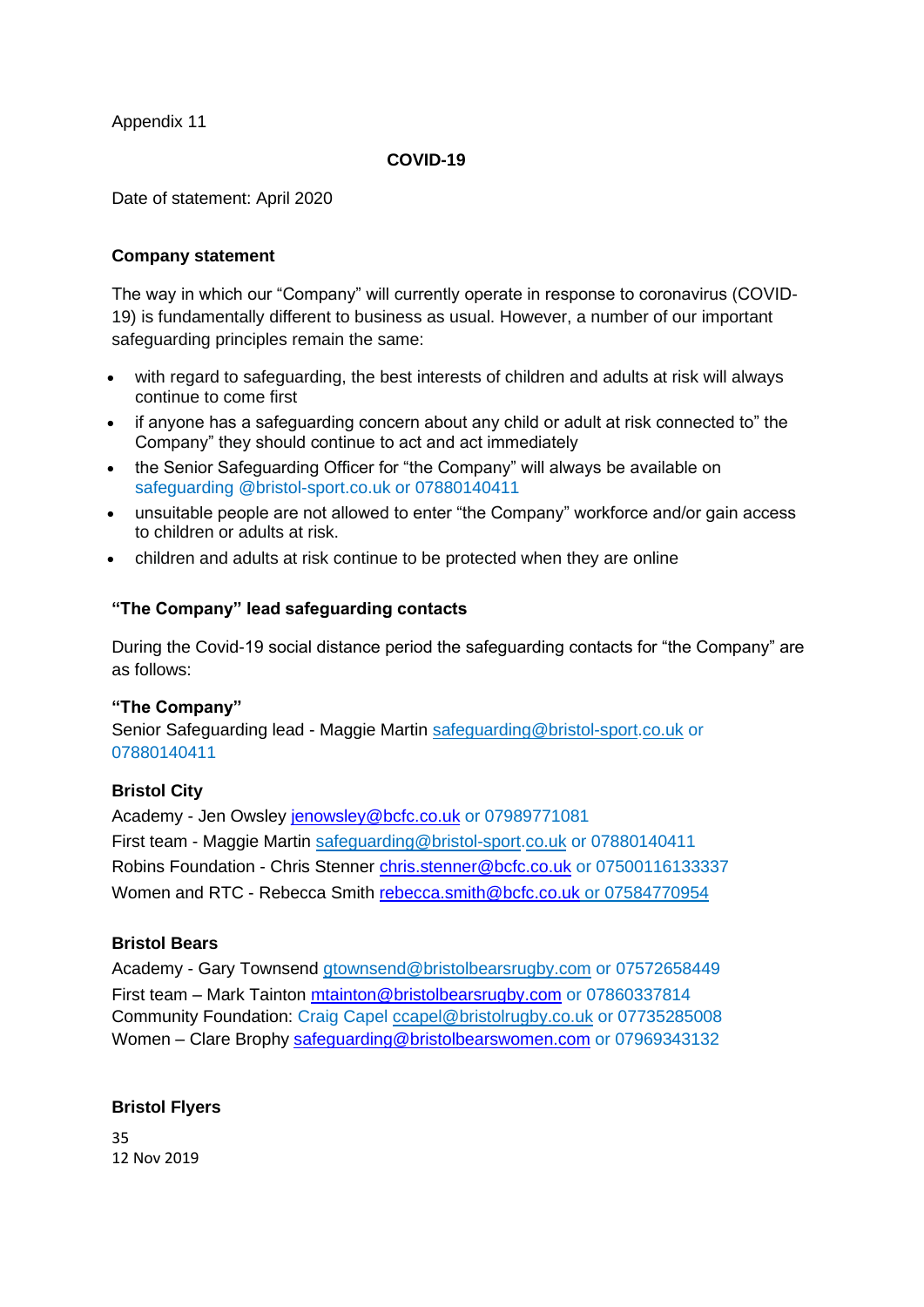Steve Devereux – [steve.devereux@bristolflyers.co.uk](mailto:steve.devereux@bristolflyers.co.uk) or 07938035238

#### **Bristol Community Sport Foundation**

Rob Webber – [rob.webber@bristol-sport.co.uk](mailto:rob.webber@bristol-sport.co.uk) or 07528931516

#### **Ashton Gate Stadium**

Dave Storr – [david.storr@ashtongate..co.uk](mailto:david.storr@ashtongate..co.uk) or 07831625779

Remember that in an emergency or where there is risk to life you should contact the police immediately on 999.

#### **Other safeguarding contacts**

While any safeguarding concern should be raised with the club Safeguarding contacts in the first instance, we recognise that this may not always be possible or appropriate. Below are the contact details for other partners with whom safeguarding concerns in relation to "the Company" can be discussed:

#### **Football**

The English Football League Safeguarding Team Tel: 01772 325940 Email: [safeguarding@efl.com](mailto:safeguarding@efl.com) The FA Safeguarding Team Tel: 0800 169 1863 Email: [Safeguarding@TheFA.com](mailto:Safeguarding@TheFA.com)

**Rugb**y RFU Safeguarding team Tel: 0208 892 2000 [safeguarding@rfu.com](mailto:safeguarding@rfu.com)

**Basketball :** Safeguarding Basketball England Tel: 0300 600 1170 www.basketballengland.co.uk

#### **Procedures and safety measures for online learning**

"The Company" expects all staff and players to adhere to the relevant policy boundaries which must be maintained at all times. We have put extra measures in place to reduce the risks in relation to online learning which include:

- All contact online being observable and interruptible
- Staff and children must wear suitable clothing as should anyone else in the household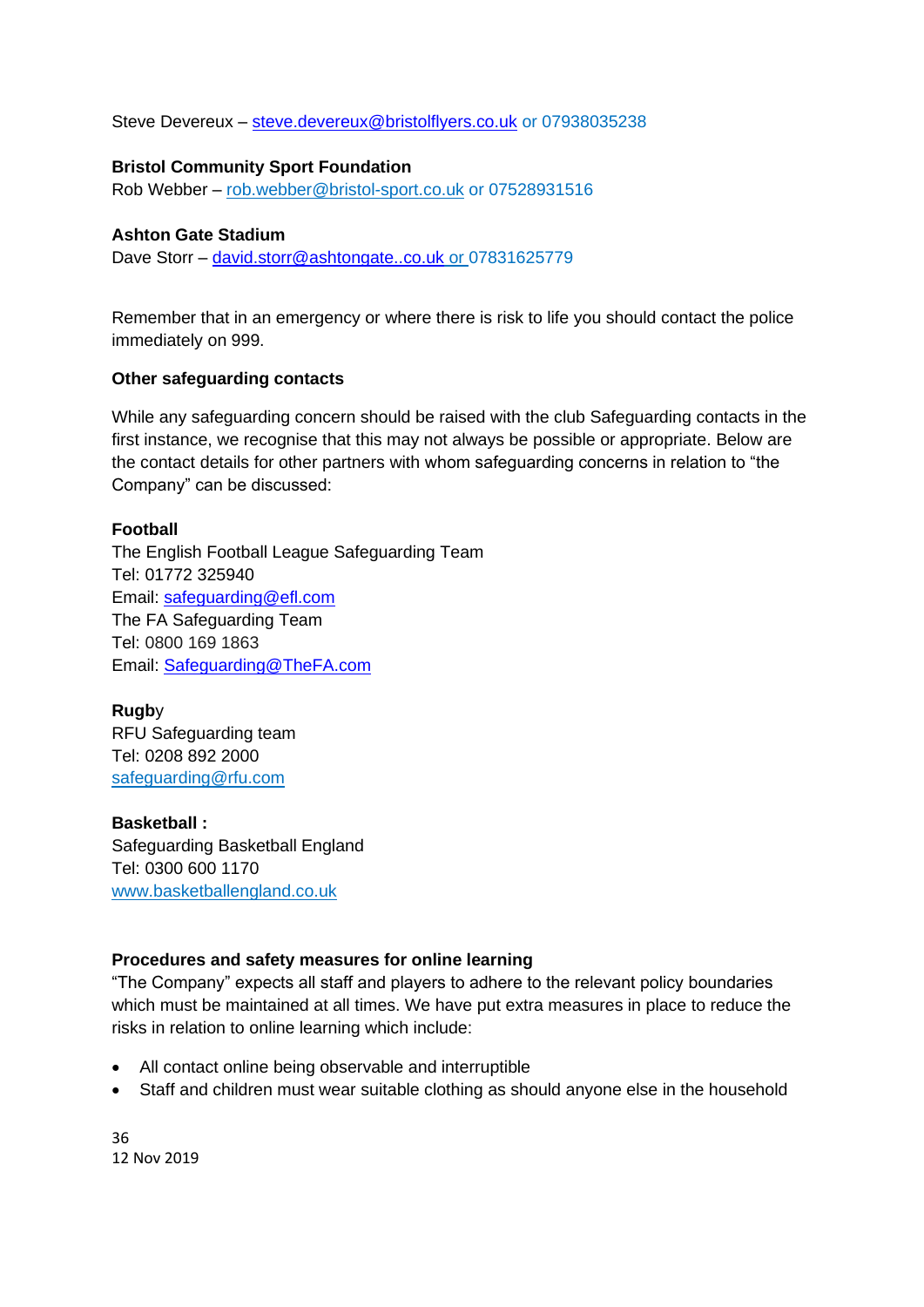- Any computers being used should be in appropriate areas, for example not in bedrooms and the background should not be blurred
- Online teaching will not be carried out on a one-to-one basis and will be done in a group setting with several players present
- Another adult will be invited to be present in the room
- All communication provided will have an educational purpose
- Language must be professional and appropriate, including from any family members in the background
- "The Company" will record online teaching/instruction sessions. Players and parents will be informed that sessions are being recorded in advance of doing so
- All sessions provided will be via "the Company" I.T platform (for example remote desktop) or Wi-Fi (where possible)

#### **Mental health**

Negative experiences and distressing life events, such as the current circumstances, can affect the mental health of us all. Players who are struggling under the current circumstances should contact "the Company" safeguarding staff as outlined above. Support can also be accessed through a number of national organisations including:

The Samaritans [https://www.samaritans.org](https://www.samaritans.org/) Tel: 116 123 ChildLine: [https://www.childline.org.uk](https://www.childline.org.uk/) Tel: 0800 1111 NSPCC: [https://www.nspcc.org.uk](https://www.nspcc.org.uk/) Tel: 0808 800 5000 Mind: [https://www.mind.org.uk](https://www.mind.org.uk/) Tel: 0300 123 3393 PFA:<https://www.thepfa.com/wellbeing> Tel: 07500 000 777

#### **Online safety**

It is important that internet safety and security messages are re-enforced during this time when we are expecting young people to be online more often. They may also be increasing their usage on devices during their own free time during this social distancing period. It is important that both players and parents are aware of the help and support available should they be concerned about something they have seen or experienced online. These include:

| <b>UK Safer Internet Centre</b> | https://reportharmfulcontent.com/         |
|---------------------------------|-------------------------------------------|
| <b>CEOP</b>                     | https://www.ceop.police.uk/safety-centre/ |
| <b>Internet Matters</b>         | https://www.internetmatters.org/          |
| <b>NetAware</b>                 | https://www.net-aware.org.uk/             |
| Parentlnfo                      | https://parentinfo.org/                   |
| ThinkuKnow                      | https://www.thinkuknow.co.uk/             |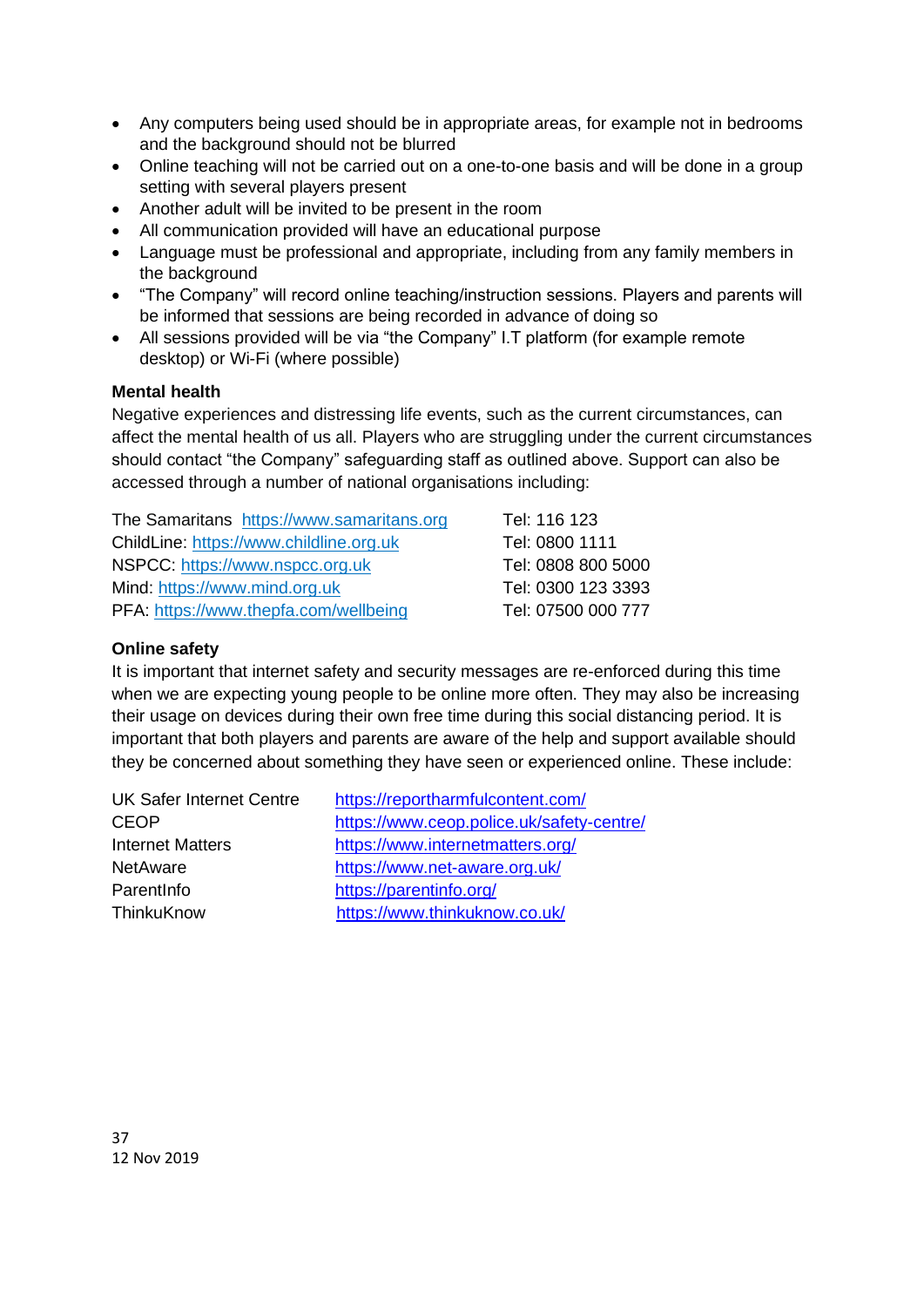Appendix 12.

#### Additional contacts

#### **Gloucestershire**

- 01452 426565 (office hours)
- 01452 514194 (out of hours)

Email: [childrenshelpdask@gloucestershire.gov.uk](mailto:childrenshelpdask@gloucestershire.gov.uk)

#### **Newport and Gwent**

- 0800 3284432 (free phone in office hours)
- 01633 656656 (out of hours duty officer)

#### **Somerset**

Single point of access team 01275 888 808 (8-00-6.00 Mon-Fri)

- 0300 123 2224 (office hours)
- 0300 123 2327 (emergency)

Email: childrens@somerset.gov.uk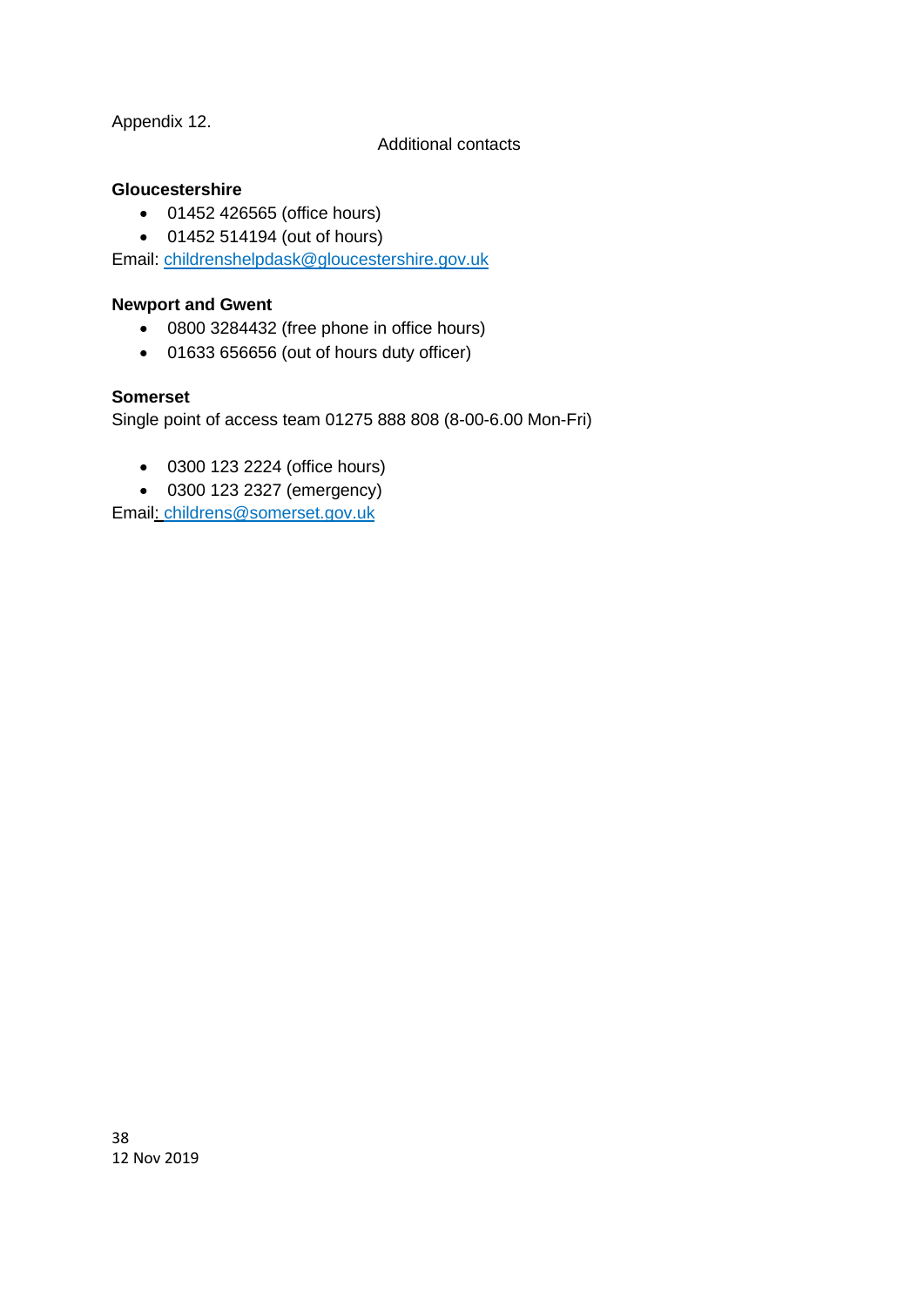#### **References**

Other policies associated with Safeguarding and not mentioned in this policy:

- Staff induction
- Health and Safety
- Trips, tours and tournaments
- Transport
- Accommodation
- Late collection of children policy
- Use of photography and film
- Mascot
- Ball persons
- Youth loans, trials, work experience and Senior Appearance.
- Whistleblowing

Legislation and statutory guidance referred to:

- Working together to Safeguard Children 2020
- The Children Act 1980 and 2004
- Keeping Children Safe in Education 2020
- Health and Safety at work Act 1974
- Management of Health and Safety at work Regulations 1999
- Modern Slavery Act 2015
- Counter terrorism and Security Act 2015
- Private Fostering regulations 2005
- Female Genital Mutilation Act 2003
- General Data Protection Regulations 2018
- SEN Code of Practice guidance 2015

Additional reference materials:

- Allegations against people who work with children
- Single Assessment Framework
- Threshold Guidance